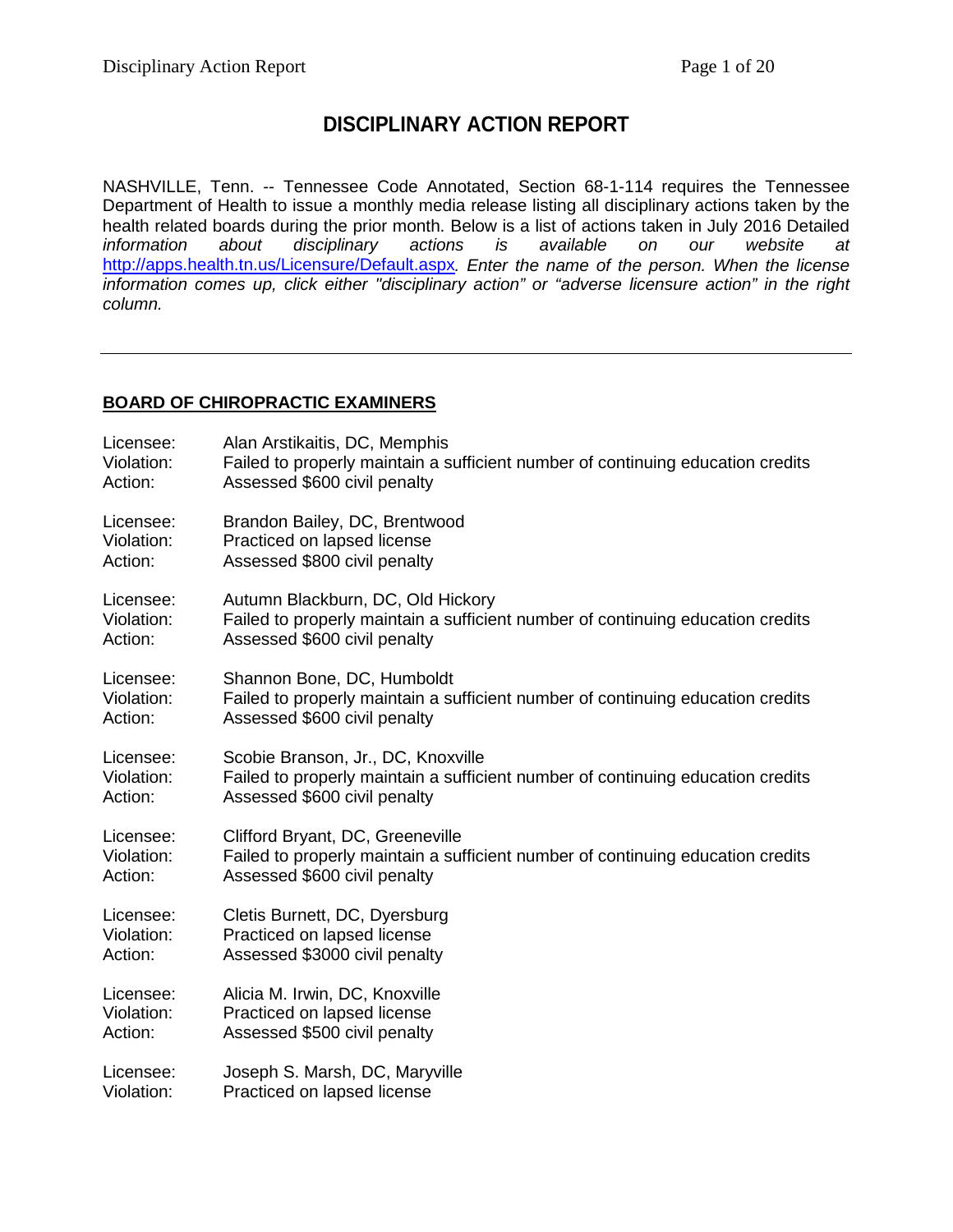| Action:    | Assessed \$2000 civil penalty             |
|------------|-------------------------------------------|
| Licensee:  | Brittany Miller, CTA, Winchester          |
| Violation: | Practiced on lapsed license               |
| Action:    | Assessed \$50 civil penalty               |
| Licensee:  | Joshua Morter, DC, Murfreesboro           |
| Violation: | Practiced on lapsed license               |
| Action:    | Assessed \$4,000 civil penalty            |
| Licensee:  | George S. Nobles, DC, Madison             |
| Violation: | Practiced on lapsed license               |
| Action:    | Assessed \$200 civil penalty              |
| Licensee:  | Joshua Parrish, DC, Knoxville             |
| Violation: | Practiced on lapsed license               |
| Action:    | Assessed \$2,500 civil penalty            |
| Licensee:  | Don Rasnic, DC, New Tazewell              |
| Violation: | Practiced on lapsed license               |
| Action:    | Assessed \$1,000 civil penalty            |
| Licensee:  | Douglas Stithem, DC, Chattanooga          |
| Violation: | Practiced on lapsed license               |
| Action:    | Assessed \$3,000 civil penalty            |
| Licensee:  | Michael Sulack, DC, Powell                |
| Violation: | Practiced on lapsed license               |
| Action:    | Assessed \$2,000 civil penalty            |
| Licensee:  | Darrell W. Taylor, DC, Chattanooga        |
| Violation: | Failed to pay student loan                |
| Action:    | License suspended                         |
| Licensee:  | Marybelle Walden, DC, Williamsburg, KY    |
| Violation: | Practiced on lapsed license               |
| Action:    | Assessed \$100 civil penalty              |
| Licensee:  | Kenneth Whitehead, CTA, Nashville         |
| Violation: | Practiced on lapsed license               |
| Action:    | Assessed \$50 civil penalty               |
| Licensee:  | Danielle Williams, CTA, Strawberry Plains |
| Violation: | Practiced on lapsed license               |
| Action:    | Assessed \$750 civil penalty              |
| Licensee:  | Charles Vaden, DC, Adams                  |
| Violation: | Practiced on lapsed license               |
| Action:    | Assessed \$4,000 civil penalty            |
| Licensee:  | Andrew B. Yokley, DC, Lawrenceburg        |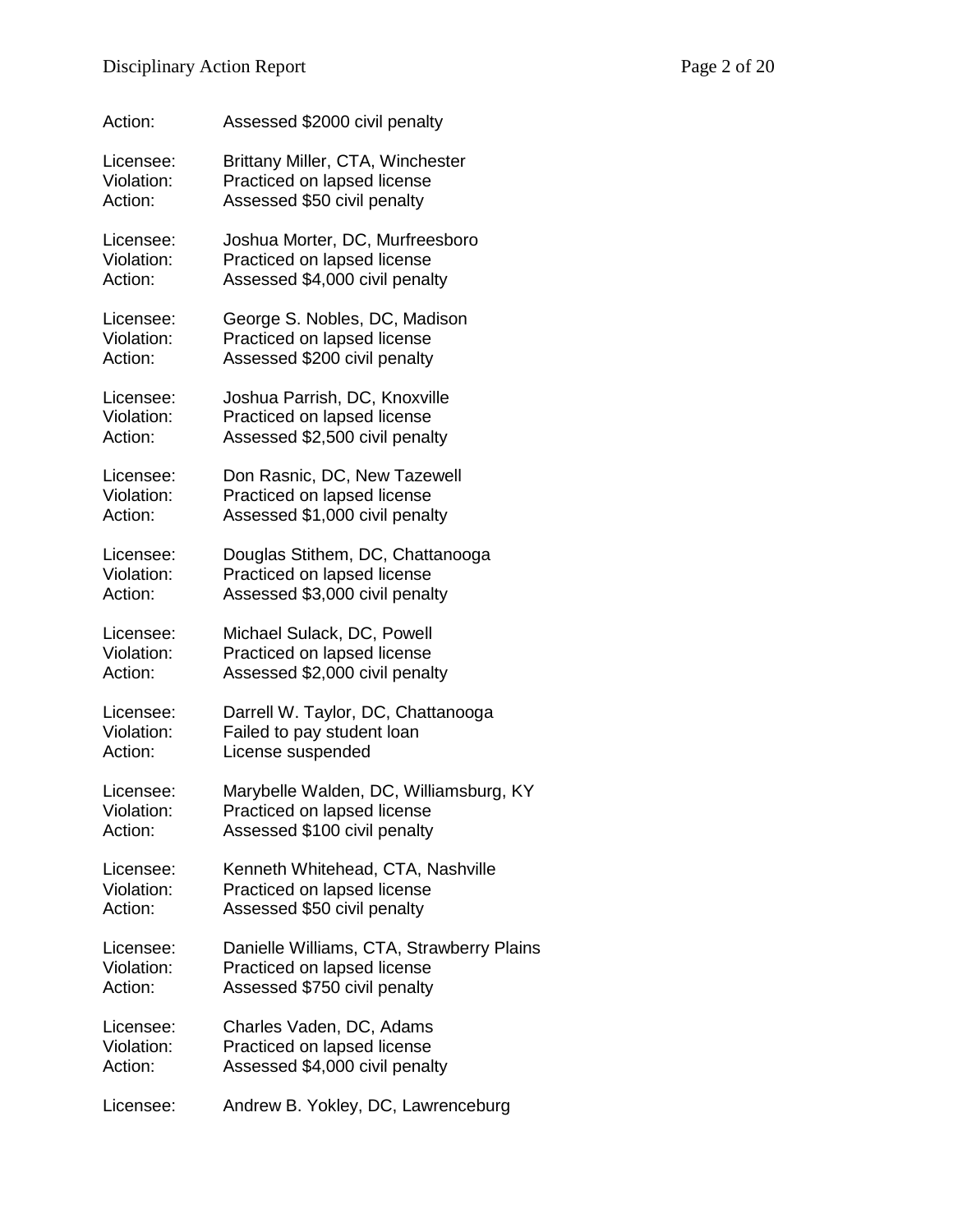| Violation: | Practiced on lapsed license   |
|------------|-------------------------------|
| Action:    | Assessed \$1000 civil penalty |

# **BOARD OF DENTISTRY**

| Licensee:<br>Violation:<br>Action: | Sheila J. Armell, RDA, Franklin, KY<br>Failed to properly maintain sufficient continuing education credits<br>Assessed \$150 civil penalty; must provide proof of completion of the required<br>number of continuing education credits                                                                                                                                                                                                                                                             |
|------------------------------------|----------------------------------------------------------------------------------------------------------------------------------------------------------------------------------------------------------------------------------------------------------------------------------------------------------------------------------------------------------------------------------------------------------------------------------------------------------------------------------------------------|
| Licensee:<br>Violation:            | Shahla S. Azhdari, DDS, Fairview<br>Failed to adhere to rules and/or statute, as follows: equipment and drugs on a list<br>available from the Board and currently indicated for the treatment of the above<br>listed emergency conditions must be present and readily available for use.<br>Emergency protocols must include training in the use of this equipment and these<br>drugs                                                                                                              |
| Action:                            | License reprimanded with terms; assessed \$200 civil penalty                                                                                                                                                                                                                                                                                                                                                                                                                                       |
| Licensee:<br>Violation:            | Timothy Paul Bakelaar, DDS, Memphis<br>Habitual intoxication or personal misuse of any drugs or the use of intoxicating<br>liquors, narcotics, controlled substances or other drugs or stimulants such as, but<br>not limited to, nitrous oxide sedation, in such manner as to adversely affect the<br>person's ability to practice dentistry, dental hygiene or as a registered dental<br>assistant; engaging in the practice of dentistry, dental hygiene or as a registered<br>dental assistant |
| Action:                            | License reprimanded with terms                                                                                                                                                                                                                                                                                                                                                                                                                                                                     |
| Licensee:<br>Violation:<br>Action: | Amanda Baugher, RDA, Gallatin<br>Practiced on lapsed license<br>Assessed \$50 civil penalty                                                                                                                                                                                                                                                                                                                                                                                                        |
| Licensee:<br>Violation:<br>Action: | Brian K. Beard, DDS, Cleveland<br>Failed to adhere to rules and/or statute, as follows: maintain current certification in<br>ACLS(a pediatric dentist may substitute PALS)<br>License reprimanded with terms; assessed \$2,400 civil penalty                                                                                                                                                                                                                                                       |
| Licensee:<br>Violation:<br>Action: | Charlotte Bradford, RDA, Gallatin<br>Failed to properly maintain sufficient continuing education credits<br>Assessed \$150 civil penalty; must provide proof of completion of the required<br>number of continuing education credits                                                                                                                                                                                                                                                               |
| Licensee:<br>Violation:            | Alfred Brown, DDS, Memphis<br>Unprofessional, dishonorable or unethical conduct; failed to adhere to rules and/or<br>statute regarding sterilization of equipment; duty to create and maintain dental<br>records                                                                                                                                                                                                                                                                                   |
| Action:                            | License summarily suspended                                                                                                                                                                                                                                                                                                                                                                                                                                                                        |
| Licensee:<br>Violation:<br>Action: | Andrea Bumbalough, RDA, Gallatin<br>Failed to properly maintain sufficient continuing education credits<br>Assessed \$150 civil penalty; must provide proof of completion of the required                                                                                                                                                                                                                                                                                                          |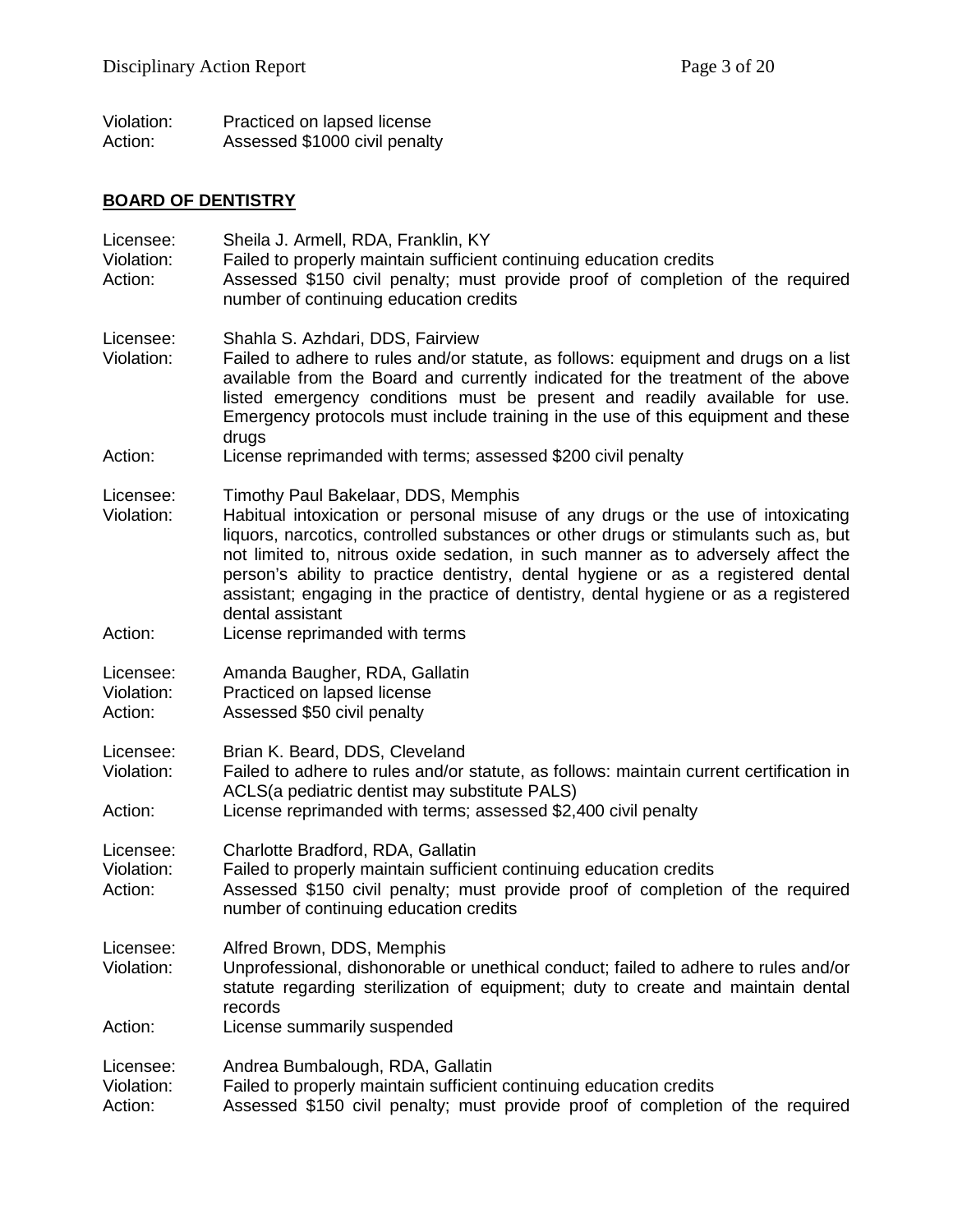number of continuing education credits

Licensee: Treva Ann Burris, RDA, Decherd<br>Violation: Failed to adhere to rules and/or

- Failed to adhere to rules and/or statute, as follows: beginning January 3, 2003, each registered dental assistant must successfully complete twenty-four (24) hours of continuing education in courses approved by the Board during the two (2) calendar years (January 1st of an odd-numbered year through December 31<sup>st</sup> of the subsequent even-numbered year) that precede that registration renewal year. At least two (2) hours of the twenty-four (24) hour requirement shall pertain to chemical dependency education; any dentist, dental hygienist, or dental assistant who fails to obtain the required continuing education hours and/or CPR training may be subject to disciplinary action
- Action: License reprimanded with terms; assessed \$150 civil penalty
- Licensee: Amanda Campbell, DDS Morristown
- Violation: Failed to adhere to rules and/or statute, as follows: it shall be a prima facie violation for a dentist to abandon his practice without making provision for the security, or transfer, or otherwise establish a secure method of patient access to their records; unprofessional, dishonorable or unethical conduct Action: License reprimanded
- Licensee: Amber Carr, RDA, Kingsport
- 
- Violation: Failed to properly maintain sufficient continuing education credits<br>Action: Assessed \$150 civil penalty: must provide proof of completion Assessed \$150 civil penalty; must provide proof of completion of the required number of continuing education credits
- Licensee: Lindsey Carter, RDA, Chattanooga
- Violation: Failed to properly maintain sufficient continuing education credits
- Action: Assessed \$150 civil penalty; must provide proof of completion of the required number of continuing education credits
- Licensee: Robert Cain, DDS, Knoxville<br>Violation: Failed to adhere to rules and
- Failed to adhere to rules and/or statute, as follows: obtain a minimum of four (4) hours of continuing education in the subject of anesthesia and/or sedation as part of the required forty (40) hours of continuing education for dental licensure Action: License reprimanded with terms; assessed \$400 civil penalty
- Licensee: Timothy C. Carter, DDS, Clarksville<br>Violation: Failed to properly maintain sufficient
- Failed to properly maintain sufficient continuing education credits Action: Assessed \$600 civil penalty; must provide proof of completion of the required number of continuing education credits
- Licensee: Alaina Michelle Cashion, RDA, Murfreesboro Violation: Practiced on lapsed license Action: Assessed \$50 civil penalty
- 
- Licensee: Martha Cortez, RDA, Kodak<br>Violation: Practiced on lapsed license Practiced on lapsed license
- Action: Assessed \$250 civil penalty
- Licensee: Johanna Diamante, RDA, Nunnelly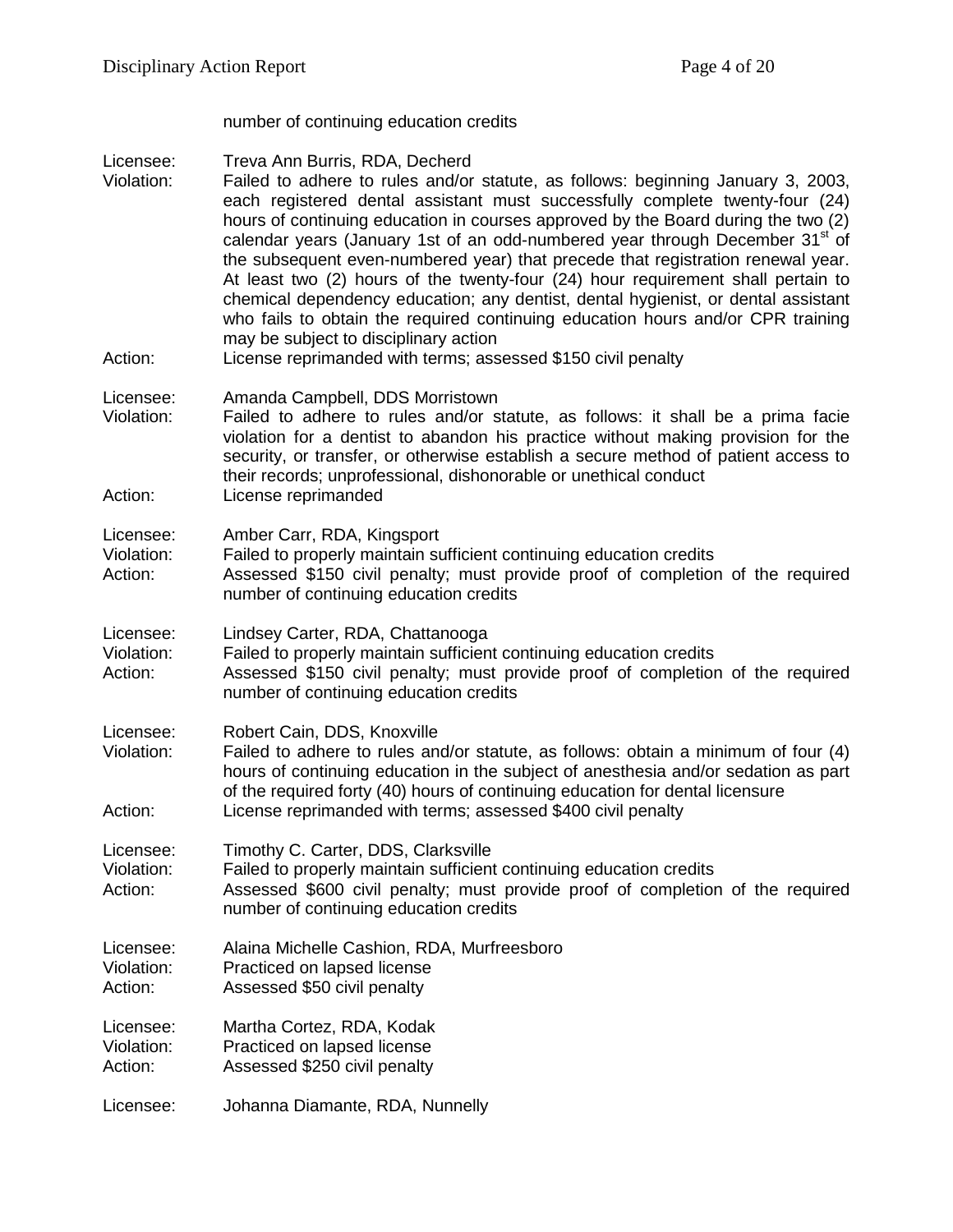Violation: Unprofessional, dishonorable, or unethical conduct; making false or misleading statements or representations, being guilty of fraud or deceit in obtaining admission to practice or in being guilty of fraud or deceit in the practice of dentistry or dental hygiene or as a registered dental assistant; a violation or attempted violation, directly or indirectly, or assisting in or abetting the violation of, or conspiring to violate, any provision of this chapter or any lawful order of the board issued pursuant thereto or any criminal statute of the State of Tennessee Action: License placed on probation to run concurrent with criminal probation Licensee: Meredith H. Dunn, RDA, Fultondale, AL<br>Violation: Failed to properly maintain sufficient cor Failed to properly maintain sufficient continuing education credits Action: Assessed \$150 civil penalty; must provide proof of completion of the required number of continuing education credits Licensee: Michael Edenfield, DDS, Virginia Beach, VA Violation: Failed to adhere to rules and/or statute, as follows: obtain a minimum of four (4) hours of continuing education in the subject of anesthesia and/or sedation as part of the required forty (40) hours of continuing education for dental licensure Action: License reprimanded with terms; assessed \$400 civil penalty Licensee: Emily Finney, DDS, Nashville Violation: Failed to properly maintain sufficient continuing education credits Action: Assessed \$600 civil penalty; must provide proof of completion of the required number of continuing education credits Licensee: Daniella L. Flurry, RDA, Antioch Violation: Failed to properly maintain sufficient continuing education credits Action: Assessed \$150 civil penalty; must provide proof of completion of the required number of continuing education credits Licensee: Stephen A. Foster, DDS, Mt. Juliet Violation: Failed to adhere to rules and/or statute, as follows: obtain a minimum of four (4) hours of continuing education in the subject of anesthesia and/or sedation as part of the required forty (40) hours of continuing education for dental licensure; maintain current certification in ACLS(a pediatric dentist may substitute PALS) Action: License reprimanded with terms; assessed \$1,400 civil penalty Licensee: Jeffery Graham, DDS, Chattanooga<br>Violation: Unprofessional. dishonorable or une Unprofessional, dishonorable or unethical conduct Action: License reprimanded with terms Licensee: Thomas F. Hadley, DDS, Nashville Violation: Failed to adhere to rules and/or statute, as follows: maintain current certification in ACLS(a pediatric dentist may substitute PALS) Action: License reprimanded with terms; assessed \$700 civil penalty Licensee: Pamela R. Hill, RDA, Murfreesboro<br>Violation: Failed to properly maintain sufficien Failed to properly maintain sufficient continuing education credits Action: Assessed \$150 civil penalty; must provide proof of completion of the required number of continuing education credits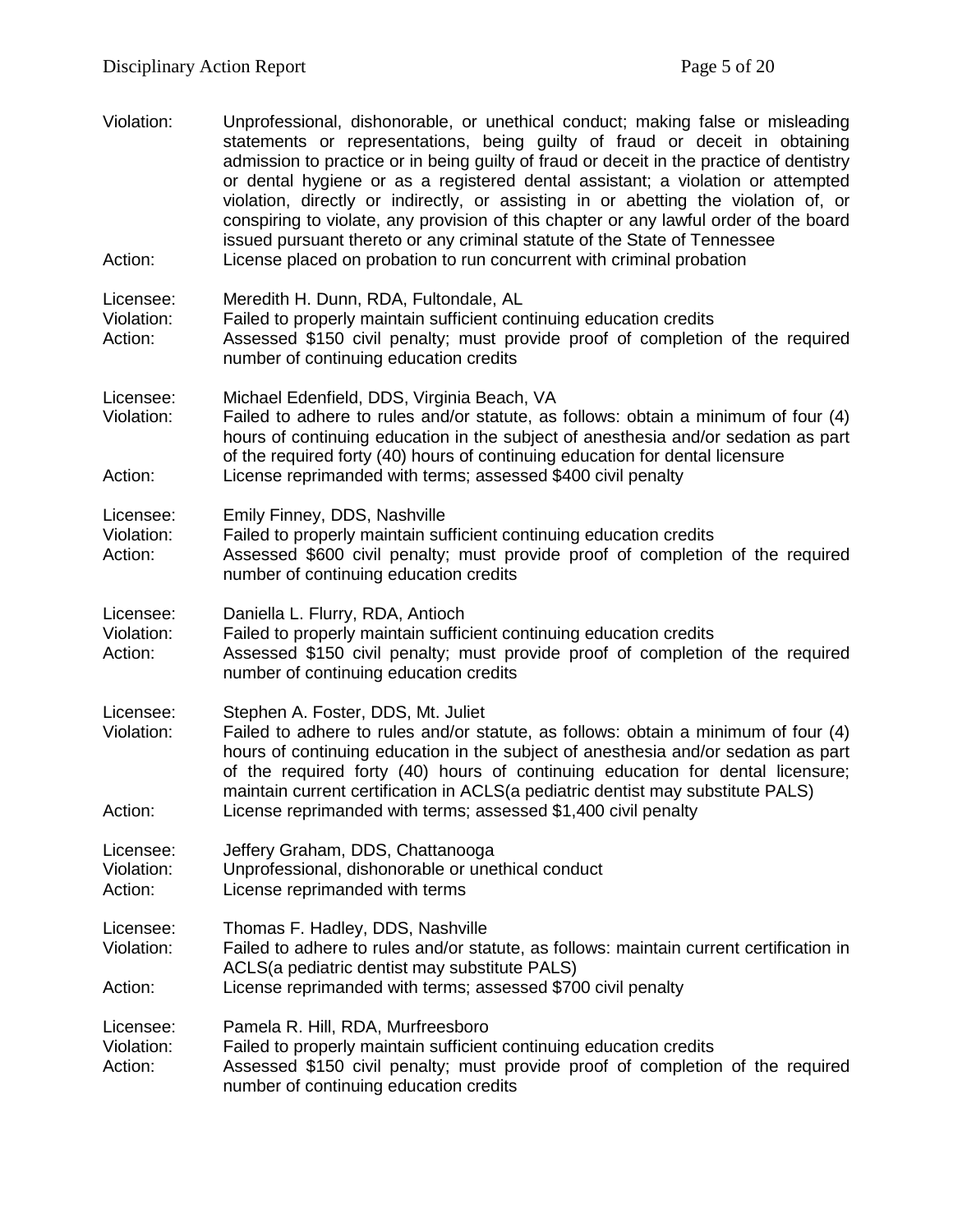| Licensee:<br>Violation:<br>Action: | Cathy A. Holt, RDH, Murfreesboro<br>Failed to properly maintain sufficient continuing education credits<br>Assessed \$300 civil penalty; must provide proof of completion of the required<br>number of continuing education credits                                                                                                                                                                                                                                                                                                                                                                                                                                                                        |
|------------------------------------|------------------------------------------------------------------------------------------------------------------------------------------------------------------------------------------------------------------------------------------------------------------------------------------------------------------------------------------------------------------------------------------------------------------------------------------------------------------------------------------------------------------------------------------------------------------------------------------------------------------------------------------------------------------------------------------------------------|
| Licensee:<br>Violation:<br>Action: | Edy L. Johnston, RDH, Thompsons Station<br>Failed to properly maintain sufficient continuing education credits<br>Assessed \$300 civil penalty; must provide proof of completion of the required<br>number of continuing education credits                                                                                                                                                                                                                                                                                                                                                                                                                                                                 |
| Licensee:<br>Violation:<br>Action: | Ronald James, DDS, Surgoinsville<br>Making false or misleading statements or representations, being guilty of fraud or<br>deceit in obtaining admission to practice or in being guilty of fraud or deceit in the<br>practice of dentistry or dental hygiene or as a registered dental assistant; a<br>violation or attempted violation, directly or indirectly, or assisting in or abetting the<br>violation of, or conspiring to violate, any provision of this chapter or any lawful<br>order of the board issued pursuant thereto or any criminal statute of the State of<br>Tennessee<br>License placed on probation to run consecutive with the criminal probation;<br>assessed \$6,000 civil penalty |
| Licensee:<br>Violation:<br>Action: | Melissa Krawcyk, RDA, College Grove<br>Failed to properly maintain sufficient continuing education credits<br>Assessed \$150 civil penalty; must provide proof of completion of the required<br>number of continuing education credits                                                                                                                                                                                                                                                                                                                                                                                                                                                                     |
| Licensee:<br>Violation:<br>Action: | Tara Lynn Leinart, RDA, Soddy Daisy<br>Practiced on lapsed license<br>Assessed \$100 civil penalty                                                                                                                                                                                                                                                                                                                                                                                                                                                                                                                                                                                                         |
| Licensee:<br>Violation:<br>Action: | David Patrick McDonald, DDS, Chattanooga<br>Failed to adhere to rules and/or statute, as follows: obtain a minimum of four (4)<br>hours of continuing education in the subject of anesthesia and/or sedation as part<br>of the required forty (40) hours of continuing education for dental licensure;<br>maintain current certification in ACLS(a pediatric dentist may substitute PALS)<br>License reprimanded with terms; assessed \$100 civil penalty                                                                                                                                                                                                                                                  |
| Licensee:<br>Violation:<br>Action: | Edward Anton Meydrech, DDS, Cleveland<br>Unprofessional, dishonorable or unethical conduct<br>License reprimanded                                                                                                                                                                                                                                                                                                                                                                                                                                                                                                                                                                                          |
| Licensee:<br>Violation:<br>Action: | Melvin Moore, DDS, Kingsport<br>Failed to adhere to rules and/or statute, as follows: obtain a minimum of four (4)<br>hours of continuing education in the subject of anesthesia and/or sedation as part<br>of the required forty (40) hours of continuing education for dental licensure<br>License reprimanded with terms; assessed \$400 civil penalty                                                                                                                                                                                                                                                                                                                                                  |
| Licensee:<br>Violation:<br>Action: | Besty Muncey, RDA, Knoxville<br>Failed to properly maintain sufficient continuing education credits<br>Assessed \$150 civil penalty; must provide proof of completion of the required<br>number of continuing education credits                                                                                                                                                                                                                                                                                                                                                                                                                                                                            |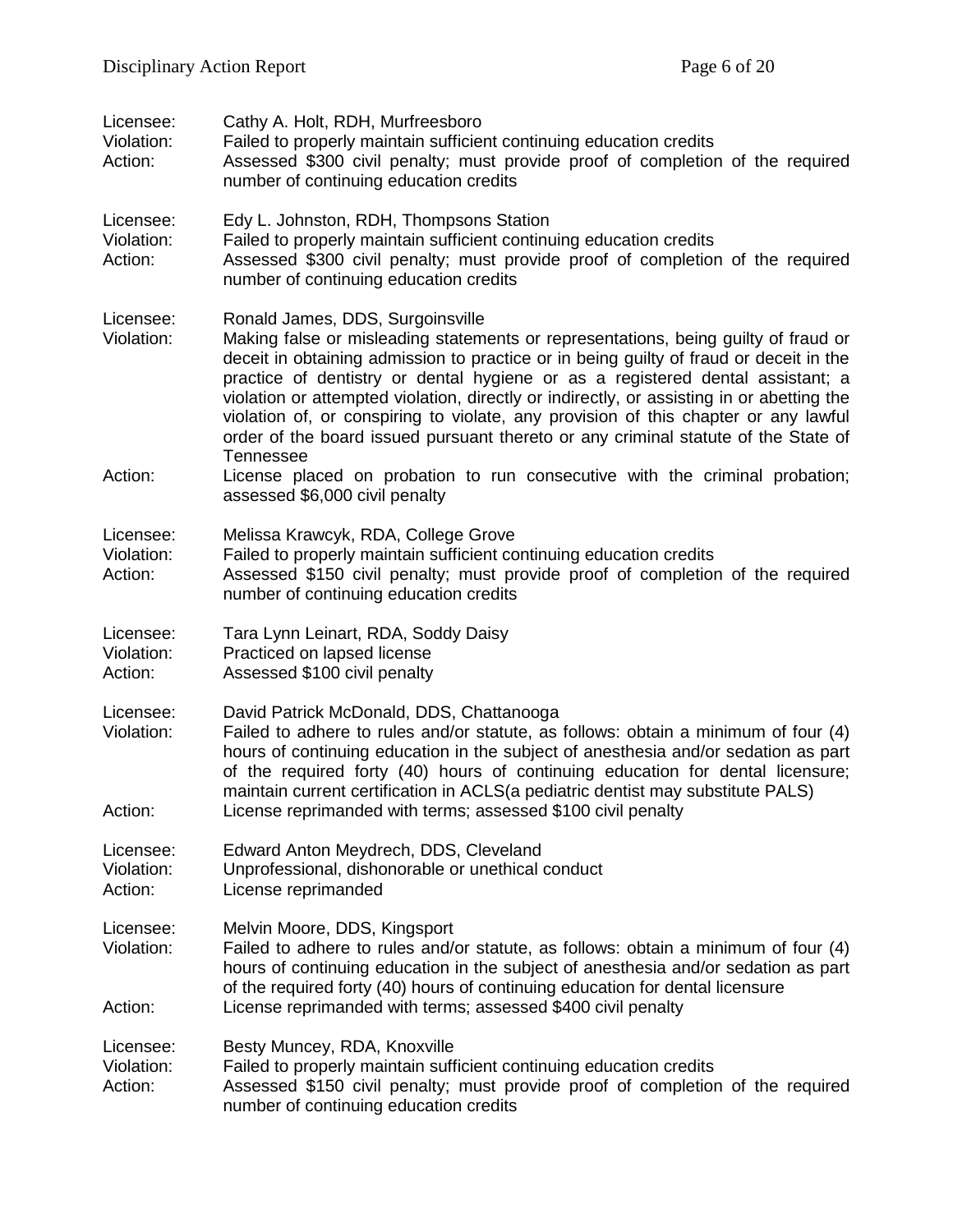| Licensee:<br>Violation:<br>Action: | Tina R. Murr, RDA, Maryville<br>Unprofessional, dishonorable or unethical conduct; failed to adhere to rules and/or<br>statute, as follows: pre-signing blank prescription forms or using preprinted or<br>rubber stamped prescription forms containing the dentist's signature or the name<br>of any controlled substances listed in schedules II, III, IV and V; dispensing,<br>prescribing, or otherwise distributing any controlled substances or any other drug<br>not in the course of professional practice, or not in good faith to relieve pain and<br>suffering or not to cure an ailment, physical infirmity or disease; making false or<br>misleading statements or representations, being guilty of fraud or deceit in<br>obtaining admission to practice or in being guilty of fraud or deceit in the practice<br>of dentistry or dental hygiene or as a registered dental assistant<br>License revoked; assessed costs not to exceed \$1,000 |
|------------------------------------|-------------------------------------------------------------------------------------------------------------------------------------------------------------------------------------------------------------------------------------------------------------------------------------------------------------------------------------------------------------------------------------------------------------------------------------------------------------------------------------------------------------------------------------------------------------------------------------------------------------------------------------------------------------------------------------------------------------------------------------------------------------------------------------------------------------------------------------------------------------------------------------------------------------------------------------------------------------|
|                                    |                                                                                                                                                                                                                                                                                                                                                                                                                                                                                                                                                                                                                                                                                                                                                                                                                                                                                                                                                             |
| Licensee:<br>Violation:<br>Action: | Tajuana Dixon-Nation, RDA, Lavernge<br>Failed to properly maintain sufficient continuing education credits<br>Assessed \$150 civil penalty; must provide proof of completion of the required<br>number of continuing education credits                                                                                                                                                                                                                                                                                                                                                                                                                                                                                                                                                                                                                                                                                                                      |
| Licensee:<br>Violation:<br>Action: | Ralph Nixon, DDS, Jackson<br>Failed to adhere to rules and/or statute, as follows: obtain a minimum of four (4)<br>hours of continuing education in the subject of anesthesia and/or sedation as part<br>of the required forty (40) hours of continuing education for dental licensure<br>License reprimanded with terms; assessed \$400 civil penalty                                                                                                                                                                                                                                                                                                                                                                                                                                                                                                                                                                                                      |
|                                    |                                                                                                                                                                                                                                                                                                                                                                                                                                                                                                                                                                                                                                                                                                                                                                                                                                                                                                                                                             |
| Licensee:<br>Violation:<br>Action: | Leila O'Leary, RDA, Cordova<br>Failed to properly maintain sufficient continuing education credits<br>Assessed \$150 civil penalty; must provide proof of completion of the required<br>number of continuing education credits                                                                                                                                                                                                                                                                                                                                                                                                                                                                                                                                                                                                                                                                                                                              |
| Licensee:<br>Violation:<br>Action: | Phylliss A. Payne, RDA, Knoxville<br>Failed to properly maintain sufficient continuing education credits<br>Assessed \$150 civil penalty; must provide proof of completion of the required<br>number of continuing education credits                                                                                                                                                                                                                                                                                                                                                                                                                                                                                                                                                                                                                                                                                                                        |
| Licensee:<br>Violation:<br>Action: | Charles Preston, DDS, Nashville<br>Failed to adhere to rules and/or statute, as follows: obtain a minimum of four (4)<br>hours of continuing education in the subject of anesthesia and/or sedation as part<br>of the required forty (40) hours of continuing education for dental licensure<br>License reprimanded with terms; assessed \$400 civil penalty                                                                                                                                                                                                                                                                                                                                                                                                                                                                                                                                                                                                |
|                                    |                                                                                                                                                                                                                                                                                                                                                                                                                                                                                                                                                                                                                                                                                                                                                                                                                                                                                                                                                             |
| Licensee:<br>Violation:            | Sanford Prince, DDS, Johnson City<br>Failed to adhere to rules and/or statute, as follows: equipment and drugs on a list<br>available from the Board and currently indicated for the treatment of the above<br>listed emergency conditions must be present and readily available for use.<br>Emergency protocols must include training in the use of this equipment and these<br>drugs                                                                                                                                                                                                                                                                                                                                                                                                                                                                                                                                                                      |
| Action:                            | License reprimanded with terms; assessed \$100 civil penalty                                                                                                                                                                                                                                                                                                                                                                                                                                                                                                                                                                                                                                                                                                                                                                                                                                                                                                |
| Licensee:<br>Violation:            | William M. Regenold, RDA, Spring Hill<br>Failed to properly maintain sufficient continuing education credits                                                                                                                                                                                                                                                                                                                                                                                                                                                                                                                                                                                                                                                                                                                                                                                                                                                |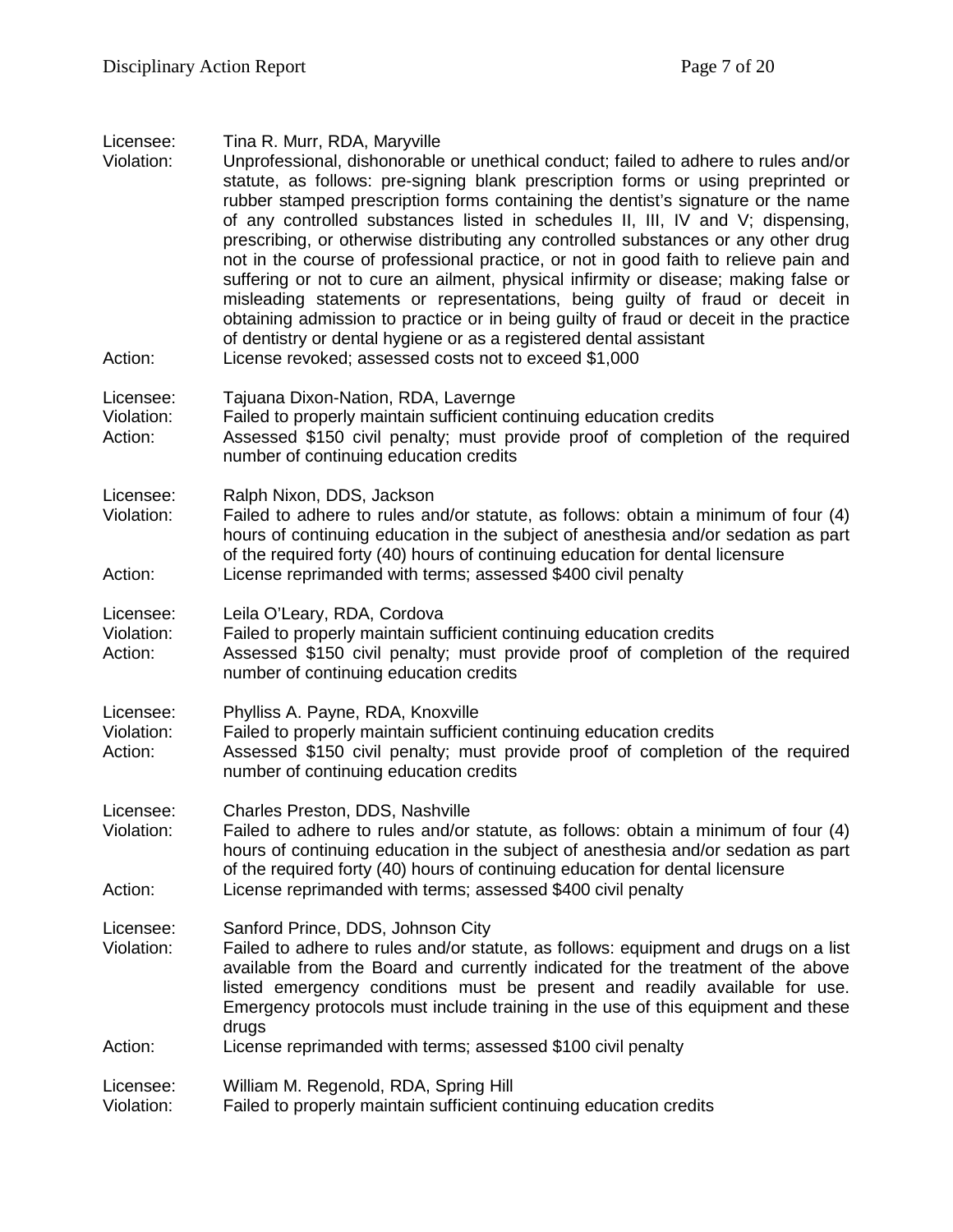Action: Assessed \$600 civil penalty; must provide proof of completion of the required number of continuing education credits

Licensee: Martin Roberson, DDS, Knoxville

Violation: Failed to adhere to rules and/or statute, as follows: obtain a minimum of four (4) hours of continuing education in the subject of anesthesia and/or sedation as part of the required forty (40) hours of continuing education for dental licensure Action: License reprimanded with terms; assessed \$400 civil penalty

Licensee: Jada Lee Rogers, DDS, Murfreesboro<br>Violation: Habitual intoxication or personal misu

- Habitual intoxication or personal misuse of any drugs or the use of intoxicating liquors, narcotics, controlled substances or other drugs or stimulants such as, but not limited to, nitrous oxide sedation, in such manner as to adversely affect the person's ability to practice dentistry, dental hygiene or as a registered dental assistant; engaging in the practice of dentistry, dental hygiene or as a registered dental assistant
- Action: License voluntarily surrendered

Licensee: David P. Rudder, DDS, Knoxville

- Violation: Unprofessional, dishonorable or unethical conduct; habitual intoxication or personal misuse of any drugs or the use of intoxicating liquors, narcotics, controlled substances or other drugs or stimulants such as, but not limited to, nitrous oxide sedation, in such manner as to adversely affect the person's ability to practice dentistry, dental hygiene or as a registered dental assistant; engaging in the practice of dentistry, dental hygiene or as a registered dental assistant when mentally or physically unable to safely do so
- Action: License suspended with terms; assessed costs not to exceed \$5,000
- Licensee: Rhonda Salley, RDA, Elizabethton
- Violation: Failed to properly maintain sufficient continuing education credits
- Action: Assessed \$150 civil penalty; must provide proof of completion of the required number of continuing education credits
- Licensee: Beth Thompson, RDH, Murfreesboro
- Violation: Failed to properly maintain sufficient continuing education credits
- Action: Assessed \$300 civil penalty; must provide proof of completion of the required number of continuing education credits
- Licensee: Dwight E. Thompson, DDS, Collierville
- Violation: Failed to properly maintain sufficient continuing education credits
- Action: Assessed \$600 civil penalty; must provide proof of completion of the required number of continuing education credits
- Licensee: Shaun Thompson, DDS, Cookeville
- Violation: Failed to properly maintain sufficient continuing education credits
- Action: Assessed \$600 civil penalty; must provide proof of completion of the required number of continuing education credits

Licensee: Robbie Tindle, RDA, Sparta

Violation: A violation or attempted violation, directly or indirectly, or assisting in or abetting the violation of, or conspiring to violate, any provisions of this chapter or any lawful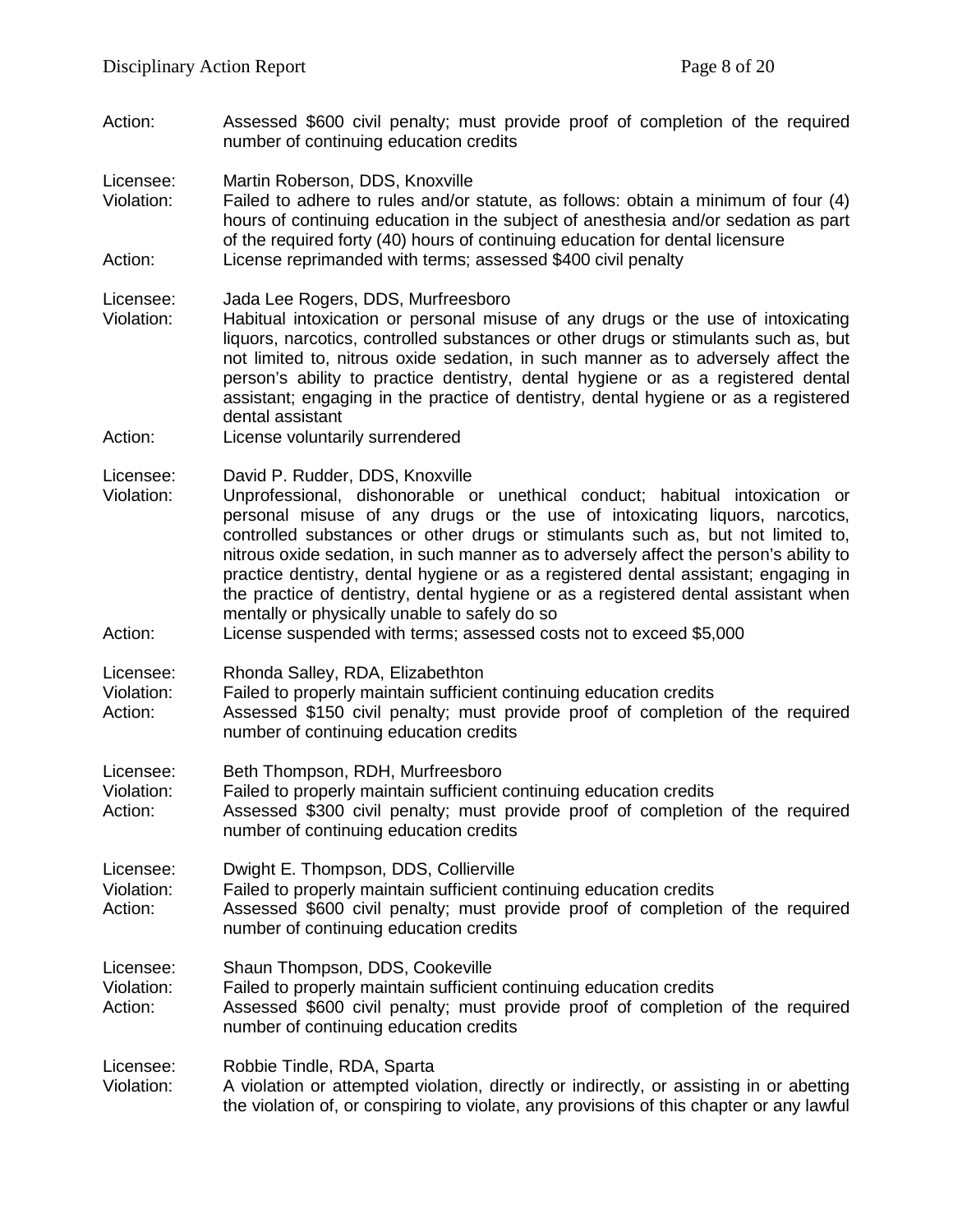| Action:                            | order of the board issued pursuant thereto or any criminal statute of the state of<br>Tennessee<br>License voluntarily surrendered                                                                                                                                                                                                                                                                                                                           |
|------------------------------------|--------------------------------------------------------------------------------------------------------------------------------------------------------------------------------------------------------------------------------------------------------------------------------------------------------------------------------------------------------------------------------------------------------------------------------------------------------------|
| Licensee:<br>Violation:<br>Action: | Michael Tittle, DDS, Erwin<br>Failed to adhere to rules regarding infection control<br>License placed on probation for 5 years with terms; assessed \$2,500 civil penalty                                                                                                                                                                                                                                                                                    |
| Licensee:<br>Violation:<br>Action: | Genell G. Williams, RDH, Murphy, NC<br>Failed to properly maintain sufficient continuing education credits<br>Assessed \$300 civil penalty; must provide proof of completion of the required<br>number of continuing education credits                                                                                                                                                                                                                       |
| Licensee:<br>Violation:<br>Action: | Bradley Logan Winn, DDS, Cleveland<br>Failed to adhere to rules and/or statute, as follows: conducting the practice of<br>dentistry so as to permit directly or indirectly an unlicensed person to perform<br>services or work that under the provisions of this chapter can be done legally only<br>by persons licensed to practice dentistry or dental hygiene or as a registered<br>dental assistant<br>License reprimanded; assessed \$500 civil penalty |
|                                    |                                                                                                                                                                                                                                                                                                                                                                                                                                                              |
| Licensee:<br>Violation:            | Robert Wohrman, DDS, Memphis<br>Failed to adhere to rules and/or statute, as follows: maintain current certification in<br>ACLS(a pediatric dentist may substitute PALS)                                                                                                                                                                                                                                                                                     |
| Action:                            | License reprimanded with terms; assessed \$1300 civil penalty                                                                                                                                                                                                                                                                                                                                                                                                |
| Licensee:<br>Violation:<br>Action: | Erika Salas Zaidi, RDA, Murfreesboro<br>Practiced on lapsed license<br>Assessed \$50 civil penalty                                                                                                                                                                                                                                                                                                                                                           |

## **BOARD OF MEDICAL EXAMINERS**

Licensee: James R. Appleton, Jr., MD, Jackson

Violation: Unprofessional, dishonorable or unethical conduct; gross healthcare liability or a pattern of continued or repeated healthcare liability, ignorance, negligence or incompetence in the course of medical practice; dispensing, prescribing, or otherwise distributing any person a controlled substance or any other drug if such person is addicted to the habit of using controlled substances without making a bona fide effort to cure the habit of such patient; failed to adhere to rules and/or statute regarding a physician to prescribe or dispense any drug to any individual, whether in person or by electronic means or over the internet or telephone lines, unless the physician, or his/or licensed supervisee pursuant to appropriate protocols or medical orders, has first done and appropriately documented, for the person to whom a prescription is to be issued or drugs dispensed, as follows: performed an appropriate history and physical examination; and made a diagnosis based upon the examinations and all diagnostic and laboratory tests consistent with good medical care; and formulated a therapeutic plan, and discussed it, along with the bases for it and the risks and benefits of various treatments options, a part of which might be prescriptions or dispensed drug, with the patient; and insured availability of the physician or coverage for the patient for appropriate follow-up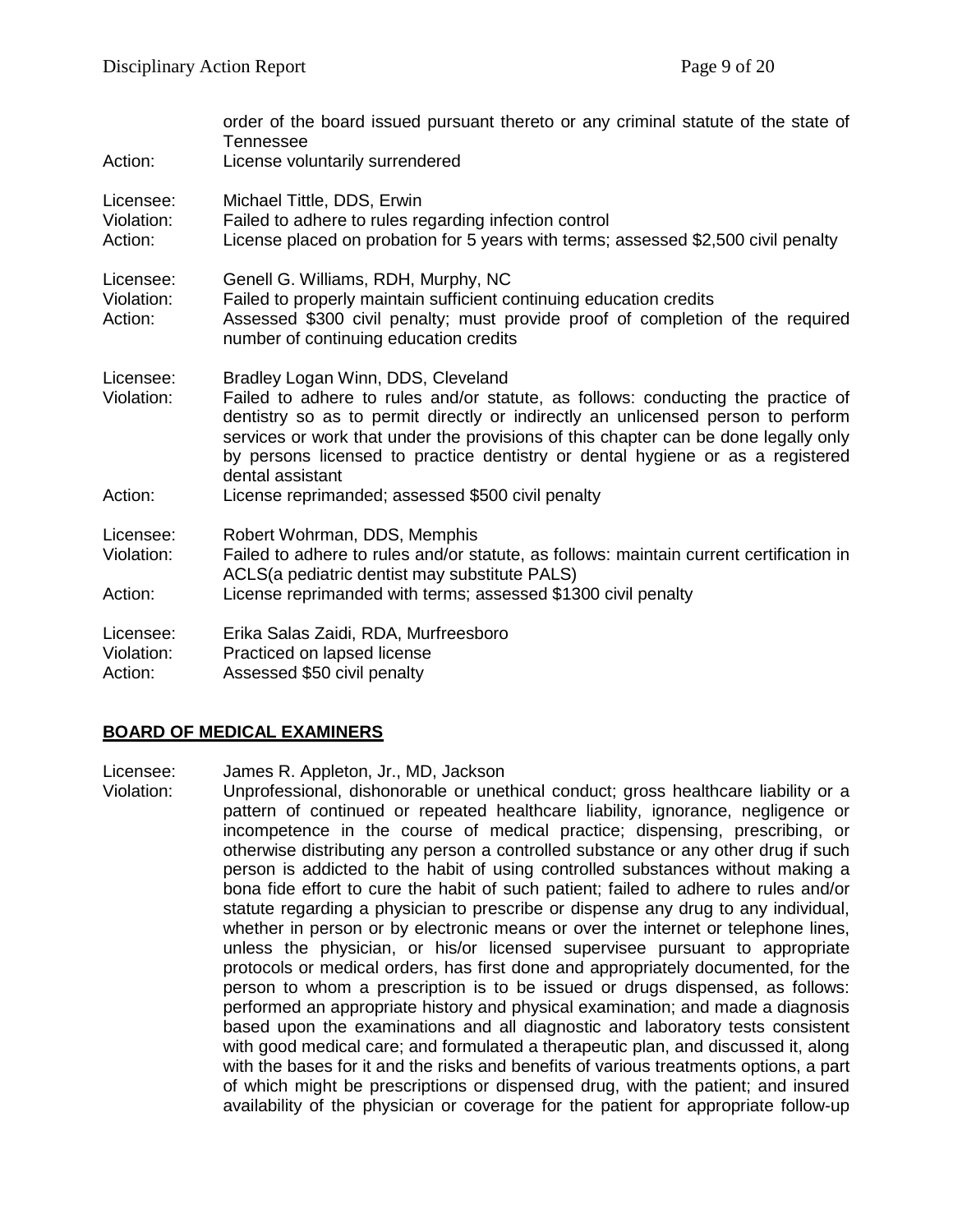care; prescribing or otherwise distributing any controlled substance or any other drug not in the course of professional practice, or otherwise distributing any controlled substance in violation of any law of the state or of the United states, to wit: prescribing controlled substances without creating or maintaining medical records Action: License placed on probation for 5 years with terms; assessed \$3,000 civil penalty, plus costs not to exceed \$3,000 Licensee: Mandeep S. Bakshi, MD, Greeneville<br>Violation: Failed to properly maintain sufficient of Violation: Failed to properly maintain sufficient continuing education credits<br>Action: Assessed \$950 civil penalty and provide proof of completion Assessed \$950 civil penalty and provide proof of completion of the required number of continuing education credits Licensee: William E. Baucom, MD, Hermitage Violation: Failed to properly maintain sufficient continuing education credits Action: Assessed \$3,000 civil penalty and provide proof of completion of the required number of continuing education credits Licensee: Brian Berger, MD, Nashville Violation: Failed to properly maintain sufficient continuing education credits Action: Assessed \$1,825 civil penalty and provide proof of completion of the required number of continuing education credits Licensee: Audrey Campbell, AMDX, Arlington<br>Violation: Failed to properly maintain sufficient Failed to properly maintain sufficient continuing education credits Action: Assessed \$50 civil penalty and provide proof of completion of the required number of continuing education credits Licensee: Jonathan Leeds Costa, MD, Monteagle Violation: Unprofessional, dishonorable or unethical conduct; gross healthcare liability or a pattern of continued or repeated healthcare liability, ignorance, negligence or incompetence in the course of medical practice; dispensing, prescribing or otherwise distributing any controlled substance or any other drug not in the course of professional practice, or otherwise distributing any controlled substance in violation of any law of the state or of the United states, to wit: prescribing controlled substances without creating or maintaining medical records; failed to adhere to rules and/or statute regarding a physician to prescribe or dispense any drug to any individual, whether in person or by electronic means or over the internet or telephone lines, unless the physician, or his/or licensed supervisee pursuant to appropriate protocols or medical orders, has first done and appropriately documented, for the person to whom a prescription is to be issued or drugs dispensed, as follows: performed an appropriate history and physical examination; and made a diagnosis based upon the examinations and all diagnostic and laboratory tests consistent with good medical care; and formulated a therapeutic plan, and discussed it, along with the bases for it and the risks and benefits of various treatments options, a part of which might be prescriptions or dispensed drug, with the patient; and insured availability of the physician or coverage for the patient for appropriate follow-up care; failed to adhere to Code of Medical Ethics regarding sexual misconduct Action: License voluntarily retired; assessed costs not to exceed \$2,000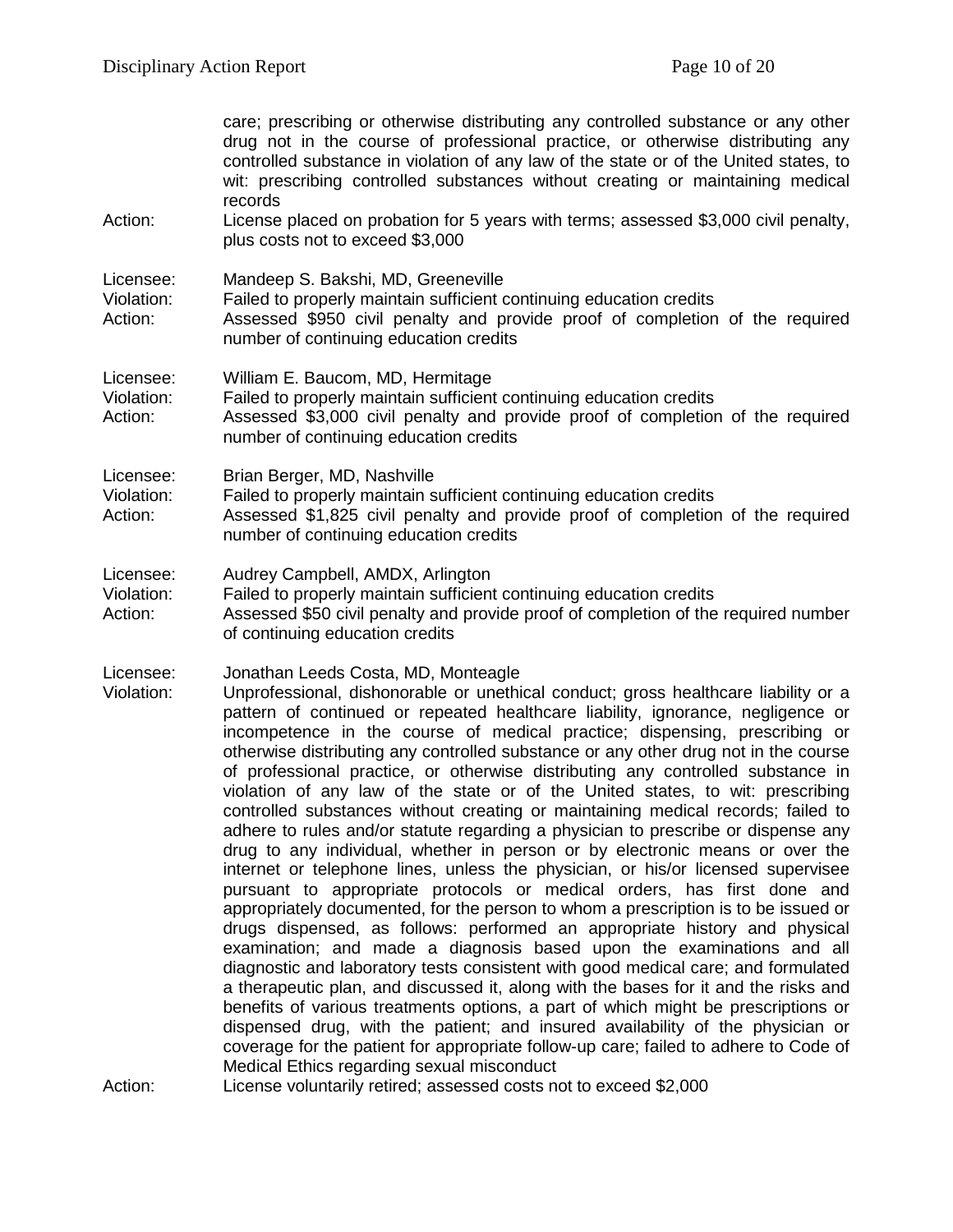| Licensee:<br>Violation:<br>Action: | Olatubosun Dennis, MD, Decatur, IL<br>Failed to properly maintain sufficient continuing education credits<br>Assessed \$200 civil penalty and provide proof of completion of the required<br>number of continuing education credits             |
|------------------------------------|-------------------------------------------------------------------------------------------------------------------------------------------------------------------------------------------------------------------------------------------------|
| Licensee:<br>Violation:<br>Action: | Kerri Estep, MD, Bristol, VA<br>Failed to properly maintain sufficient continuing education credits<br>Assessed \$40 civil penalty and provide proof of completion of the required number<br>of continuing education credits                    |
| Licensee:<br>Violation:<br>Action: | Mark Fox, MD, Crossville<br>Unprofessional, dishonorable or unethical conduct<br>License reprimanded; assessed \$500 civil penalty, plus costs not to exceed<br>\$1,000                                                                         |
| Licensee:<br>Violation:<br>Action: | Stephen Hammond, Jr., MD, Jackson<br>Failed to properly maintain sufficient continuing education credits<br>Assessed \$200 civil penalty and provide proof of completion of the required<br>number of continuing education credits              |
| Licensee:<br>Violation:<br>Action: | Katherine Hartmann, MD, Nashville<br>Failed to properly maintain sufficient continuing education credits<br>Assessed \$200 civil penalty and provide proof of completion of the required<br>number of continuing education credits              |
| Licensee:<br>Violation:<br>Action: | Kenneth Johnson, AMDX, Spring Hill<br>Failed to properly maintain sufficient continuing education credits<br>Assessed \$40 civil penalty and provide proof of completion of the required number<br>of continuing education credits              |
| Licensee:<br>Violation:<br>Action: | Luis Alberto Destarac-Maselli, MD, Tyler, TX<br>Failed to properly maintain sufficient continuing education credits<br>Assessed \$4,000 civil penalty and provide proof of completion of the required<br>number of continuing education credits |
| Licensee:<br>Violation:<br>Action: | Malia Nappi, AMDX, Oakdale<br>Failed to properly maintain sufficient continuing education credits<br>Assessed \$40 civil penalty and provide proof of completion of the required number<br>of continuing education credits                      |
| Licensee:<br>Violation:<br>Action: | Timothy L. Noyes, MD, Corinth, MS<br>Failed to properly maintain sufficient continuing education credits<br>Assessed \$1,550 civil penalty and provide proof of completion of the required<br>number of continuing education credits            |
| Licensee:<br>Violation:<br>Action: | Farrell Pierson, MD, Knoxville<br>Failed to properly maintain sufficient continuing education credits<br>Assessed \$600 civil penalty and provide proof of completion of the required<br>number of continuing education credits                 |
| Licensee:                          | Michael R. Rakestraw, MD, Stone Mountain, GA                                                                                                                                                                                                    |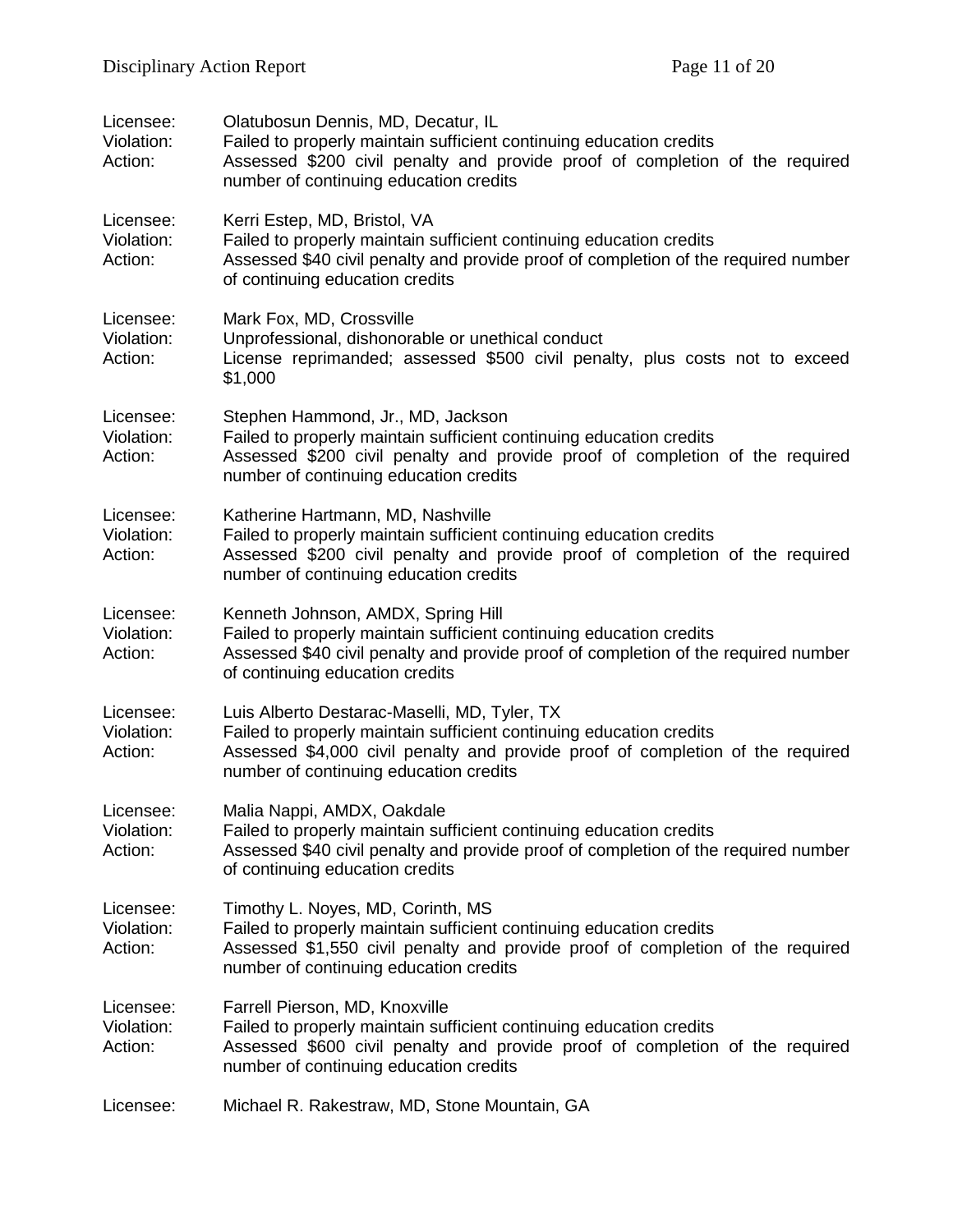Violation: Failed to properly maintain sufficient continuing education credits<br>Action: Assessed \$200 civil penalty and provide proof of completion

Assessed \$200 civil penalty and provide proof of completion of the required number of continuing education credits

Licensee: John R.M. Rodney, MD, Memphis

- Violation: Unprofessional, dishonorable or unethical conduct; dispensing, prescribing, or otherwise distributing any controlled substance or any other drug not in the course or professional practice, or not in good faith to relieve pain and suffering, or not to cure an ailment, physical infirmity or disease, or in amounts and/or for durations not medically necessary, advisable or justified for a diagnosed condition; habitual intoxication or personal misuse of any drugs or the use of intoxicating liquors, narcotics, controlled substances or other drugs or stimulants in such manner as to adversely affect the person's ability to practice medicine
- Action: License placed on probation for 2 years with terms; assessed \$1,000 civil penalty, plus costs not to exceed \$1,000

Licensee: Stephen Shiffman, MD, Memphis<br>Violation: Failed to properly maintain sufficie

Failed to properly maintain sufficient continuing education credits

Action: Assessed \$625 civil penalty and provide proof of completion of the required number of continuing education credits

Licensee: Rowella Sirbiladze, MD, New Berlin, WI

- Violation: Failed to properly maintain sufficient continuing education credits<br>Action: Assessed \$200 civil penalty and provide proof of completion
- Assessed \$200 civil penalty and provide proof of completion of the required number of continuing education credits

Licensee: Suzanne Smith, MD, Nashville

Violation: Failed to properly maintain sufficient continuing education credits

Action: Assessed \$400 civil penalty and provide proof of completion of the required number of continuing education credits

Licensee: Mark W. Swaim, MD, Jackson<br>Violation: Unprofessional. dishonorable

- Unprofessional, dishonorable or unethical conduct; disciplinary action against a person licensed to practice medicine by another state territory of the United States for an acts or omissions that would constitute grounds for discipline of a person licensed in this state; dispensing, prescribing, or otherwise distributing any controlled substance or any other drug not in the course or professional practice, or not in good faith to relieve pain and suffering, or not to cure an ailment, physical infirmity or disease, or in amounts and/or for durations not medically necessary, advisable or justified for a diagnosed condition
- Action: License revoked; assessed costs not to exceed \$3,000

Licensee: Jerome Tannenbaum, MD, Nashville

Violation: Failed to properly maintain sufficient continuing education credits

Action: Assessed \$200 civil penalty and provide proof of completion of the required number of continuing education credits

Licensee: Quincy H. Turner, MD, Nashville

Violation: Violation or attempted violation, directly or indirectly, or assisting in or abetting the violation of, or conspiring to violate any provision of this chapter or, any lawful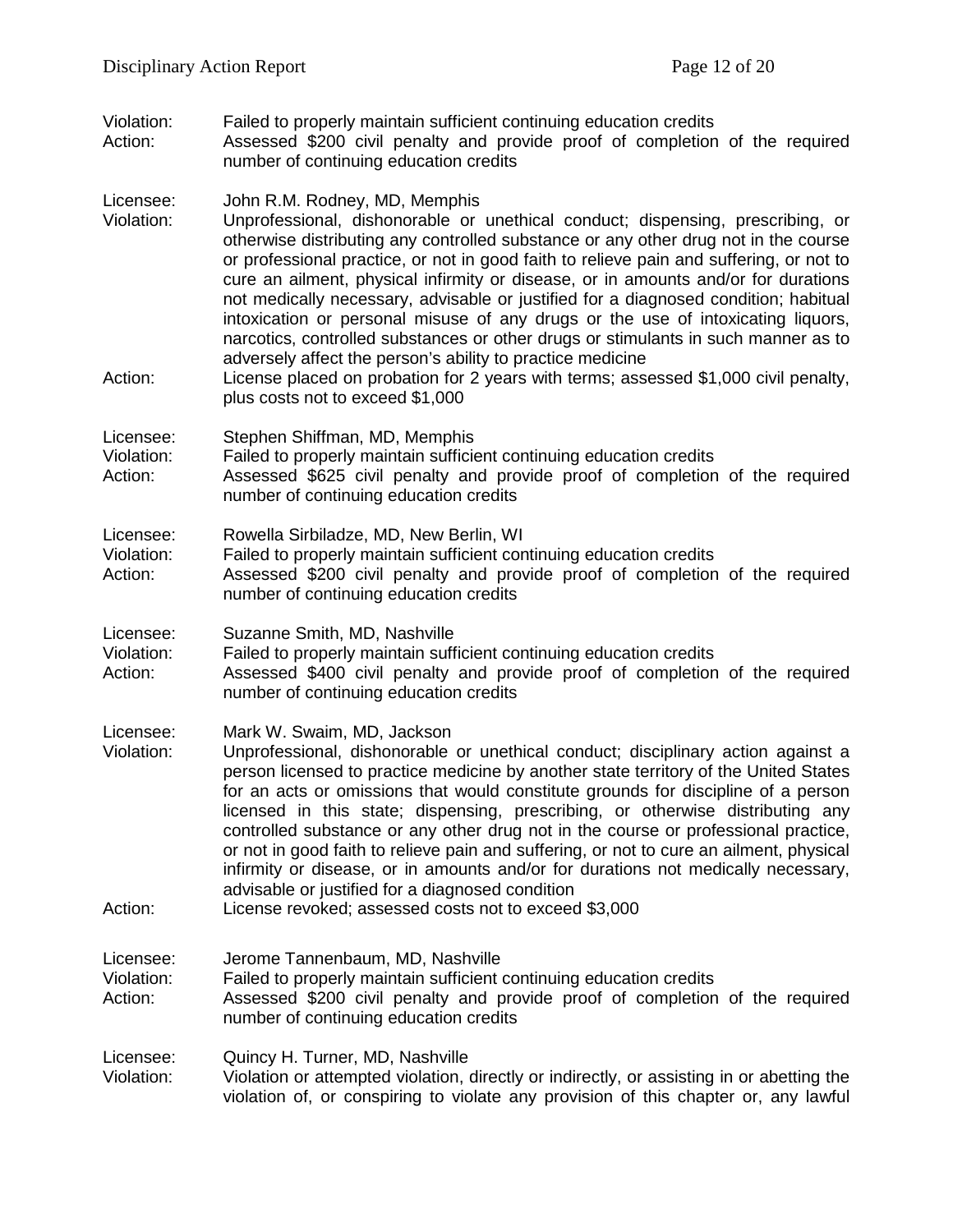order of the board issued pursuant thereto or any criminal statute of the state of Tennessee; unprofessional, dishonorable or unethical conduct; dispensing, prescribing, or otherwise distributing any controlled substance or any other drug not in the course or professional practice, or not in good faith to relieve pain and suffering, or not to cure an ailment, physical infirmity or disease, or in amounts and/or for durations not medically necessary, advisable or justified for a diagnosed condition; making false statements or representations, being guilty of fraud or deceit in obtaining admission to practice or being guilty of fraud or deceit in the practice of medicine

Action: License revoked

#### **BOARD OF MEDICAL EXAMINERS COMMITTEE ON PHYSICIAN ASSISTANTS**

- Licensee: Shawn M. Blair, PA, Parsons
- Violation: Unprofessional, dishonorable, or unethical conduct; violated or attempted to violate, directly or indirectly, or assisted in or abetted the violation of, or conspired to violate, any provision of the Physician Assistant Act or any lawful order of the Committee and Board issued pursuant thereto, or any criminal statute of the state of Tennessee; guilty of habitual intoxication or personal misuse of any drugs or the use of intoxicating liquors, narcotics, controlled substances, or other drugs of stimulants in such a manner as to adversely affect the person's ability to practice as a physician assistant

Action: License revoked; assessed costs not to exceed \$5,000

#### **BOARD OF NURSING**

| Licensee:  | Shannon Bryant, LPN, Morristown     |
|------------|-------------------------------------|
| Violation: | Failed to pay student loans         |
| Action:    | License suspended                   |
| Licensee:  | Cynthia Caldwell, RN, Pineville, KY |
| Violation: | Failed to pay student loans         |
| Action:    | License suspended                   |
| Licensee:  | Karen Guarino, RN, Cordova          |
| Violation: | Failed to pay student loans         |
| Action:    | License suspended                   |
| Licensee:  | Tiana Hudak, RN, Brighton           |
| Violation: | Failed to pay student loans         |
| Action:    | License suspended                   |
| Licensee:  | Francess Jones, LPN, Maryville      |
| Violation: | Failed to pay student loans         |
| Action:    | License suspended                   |
| Licensee:  | Whittney Kite, RN, Elizabethton     |
| Violation: | Failed to pay student loans         |
| Action:    | License suspended                   |
|            |                                     |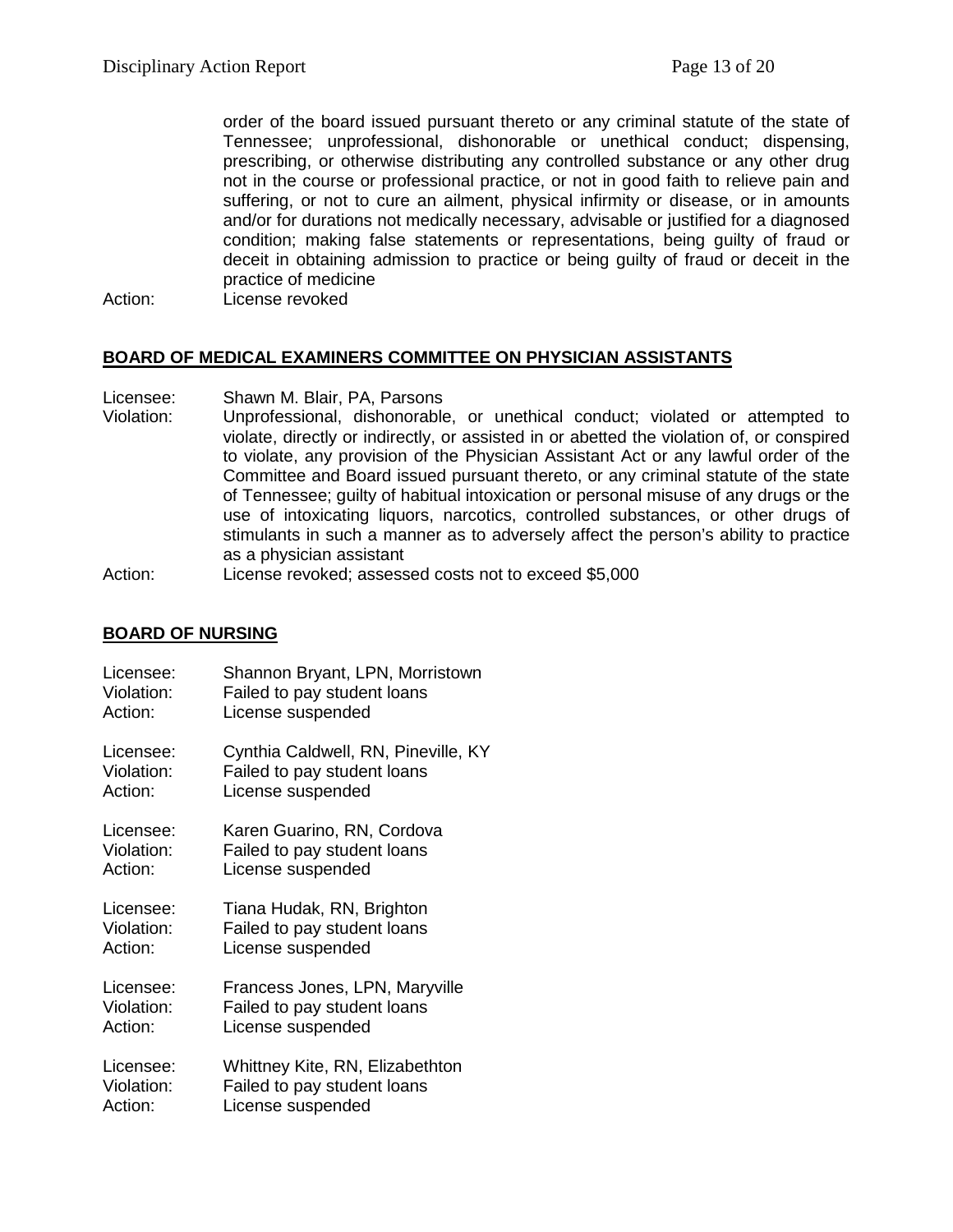| Licensee:<br>Violation: | Misty E. McCracken, RN, Elizabethton *<br>Guilty of unprofessional conduct; unauthorized use or removal of narcotics, drugs,<br>supplies, or equipment from any health care facility, school, institution, or other<br>work place location |
|-------------------------|--------------------------------------------------------------------------------------------------------------------------------------------------------------------------------------------------------------------------------------------|
| Action:                 | License suspended; suspension stayed; probation to run concurrent with<br>Tennessee Professional Assistance Program but for no less than 3 years                                                                                           |
| Licensee:               | Amanda Penney, RN, Chickamauga, GA                                                                                                                                                                                                         |
| Violation:              | Failed to pay student loans                                                                                                                                                                                                                |
| Action:                 | License suspended                                                                                                                                                                                                                          |
| Licensee:               | Marsha Roberts, RN, Newbern                                                                                                                                                                                                                |
| Violation:              | Failed to pay student loans                                                                                                                                                                                                                |
| Action:                 | License suspended                                                                                                                                                                                                                          |
| Licensee:               | Misty Sloan, RN, Soddy Daisy                                                                                                                                                                                                               |
| Violation:              | Failed to pay student loans                                                                                                                                                                                                                |
| Action:                 | License suspended                                                                                                                                                                                                                          |
| Licensee:               | Kimberly Walls, RN, Lawrenceburg                                                                                                                                                                                                           |
| Violation:              | Failed to pay student loans                                                                                                                                                                                                                |
| Action:                 | License suspended                                                                                                                                                                                                                          |
| Licensee:               | Ashley Womac, LPN, Athens, AL                                                                                                                                                                                                              |
| Violation:              | Failed to pay student loans                                                                                                                                                                                                                |
| Action:                 | License suspended                                                                                                                                                                                                                          |
| Licensee:               | Debra Wunder, LPN, West Milford, NJ                                                                                                                                                                                                        |
| Violation:              | Failed to pay student loans                                                                                                                                                                                                                |
| Action:                 | License suspended                                                                                                                                                                                                                          |
|                         | Delayed reporting by Board, License disciplined May 2015                                                                                                                                                                                   |

#### **BOARD OF PHARMACY**

Licensee: A.K. Medical Supply Company, Inc. manufacturer/wholesaler/distributor, Memphis Violation: Failed to adhere to rules and/or statute, regarding minimum requirements for general operation; failed to comply with a lawful order or duly promulgated rule of the Board Action: Assessed \$1,000 civil penalty with terms

Licensee: Brody Michael Allison, RT, Hohenwald

- Violation: Failed to adhere to rules and/or statute, as follows: any person acting as a pharmacy technician shall register with the board by submitting a completed application on a form prescribed by the Board failed to comply with a lawful order promulgated rule by the Board
- Action: Assessed \$50 civil penalty, plus costs not to exceed \$500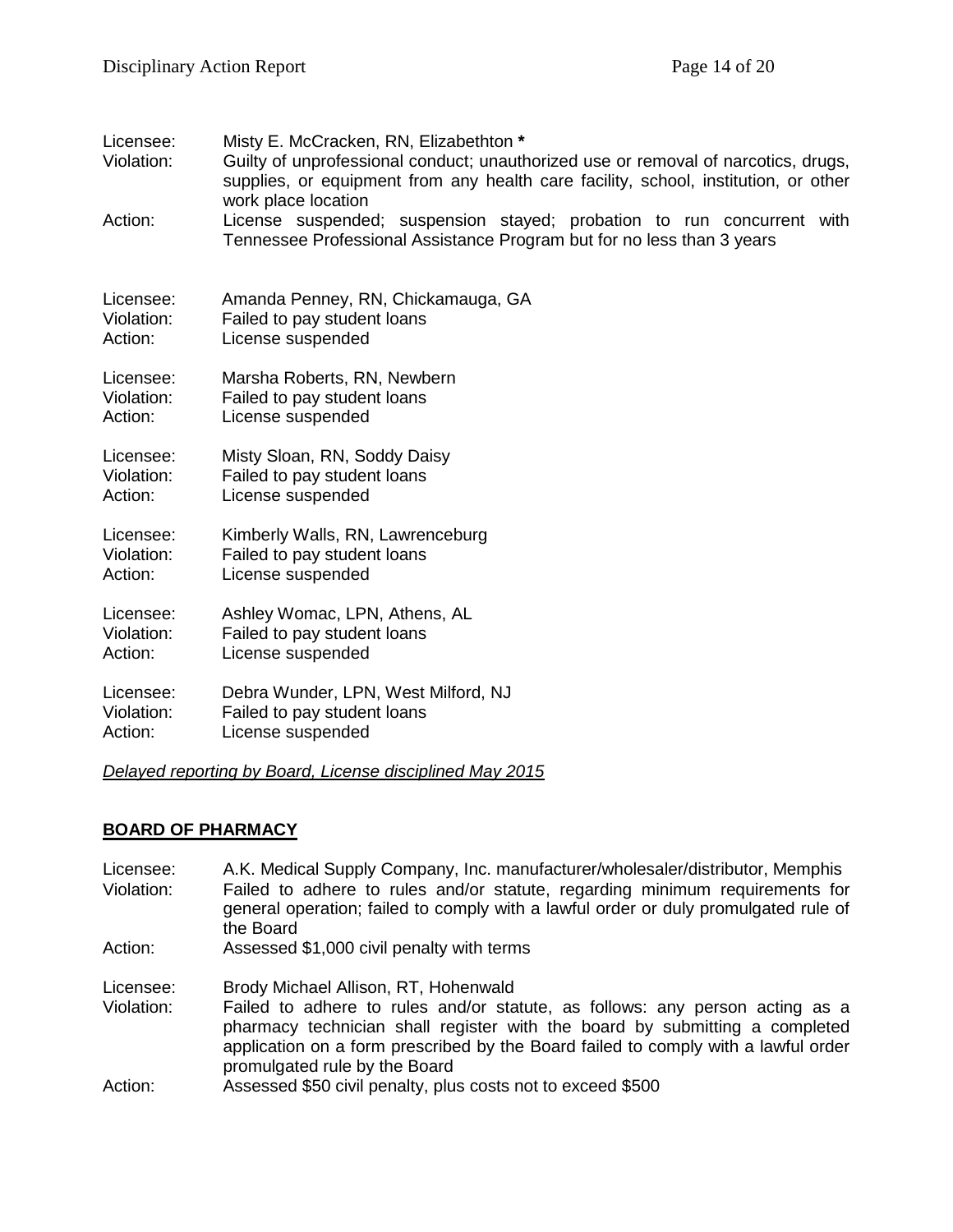Licensee: Glen R. Bonifield, Jr., DPh, Bells<br>Violation: Been quilty of dishonorable.

- Been guilty of dishonorable, immoral, unethical or unprofessional conduct; engaging in conduct prohibited or made unlawful by any of the provisions of parts 2-5 of this chapter or any other laws of the state or of the United States relating to drugs or to the practice of pharmacy; failed to adhere to rules and/or statute, as follows: arrested for selling prescription drugs illegally
- Action: License voluntarily surrendered

Licensee: CVS Pharmacy #6429, Pharmacy, Lebanon<br>Violation: Failed to adhere to rules and/or statute rec

- Failed to adhere to rules and/or statute regarding patient counseling, as follows: upon receipt of a medical or prescription order and following a review of the patient's record, a pharmacist shall personally counsel the patient or caregiver "face-to-face" if the patient or caregiver is present. If the patient or caregiver is not present, a pharmacist shall make a reasonable effort to counsel through alternative means; upon the receipt of a request for refill of a medical or prescription order, a pharmacist or person designated by the pharmacist shall offer for the pharmacist to personally counsel the patient or caregiver; failed to comply with a lawful order or duly promulgated rule of the Board
- Action: Assessed \$1,000 civil penalty
- Licensee: Debbie L. Ezell, RT, Hendersonville
- Violation: Been guilty of dishonorable, immoral, unethical or unprofessional conduct;; engaging in conduct prohibited or made unlawful by any of the provisions of parts 2-5 of this chapter or any other laws of the state or of the United States relating to drugs or to the practice of pharmacy; failed to adhere to rules and/or statute, as follows: removed legend drugs from pharmacy without authorization Action: Registration revoked

Licensee: Julia S. Ferguson, RT, Sweetwater

Violation: Failed to pay student loan

Action: License suspended

Licensee: Katonyia D. Fernandez, RT, Nashville

Violation: Failed to pay student loan

Action: License suspended

Licensee: Fred's Pharmacy #2186, Pharmacy, Memphis

- Violation: Failed to adhere to rules and/or statute, as follows: the owner or pharmacist in charge of a pharmacy practice site shall immediately return or destroy all outdated, defective, or deteriorated prescription drugs and devices and related materials; except that the destruction of controlled substances listed in any schedule shall be performed by a board approved agent or vendor; guilty of dishonorable, immoral, unethical or unprofessional conduct
- Action: Assessed \$760 civil penalty

Licensee: Hampton Pharmacy, Pharmacy, Hampton<br>Violation: Failed to adhere to rules and/or statute re

Failed to adhere to rules and/or statute regarding patient counseling, as follows: upon receipt of a medical or prescription order and following a review of the patient's record, a pharmacist shall personally counsel the patient or caregiver "face-to-face" if the patient or caregiver is present. If the patient or caregiver is not present, a pharmacist shall make a reasonable effort to counsel through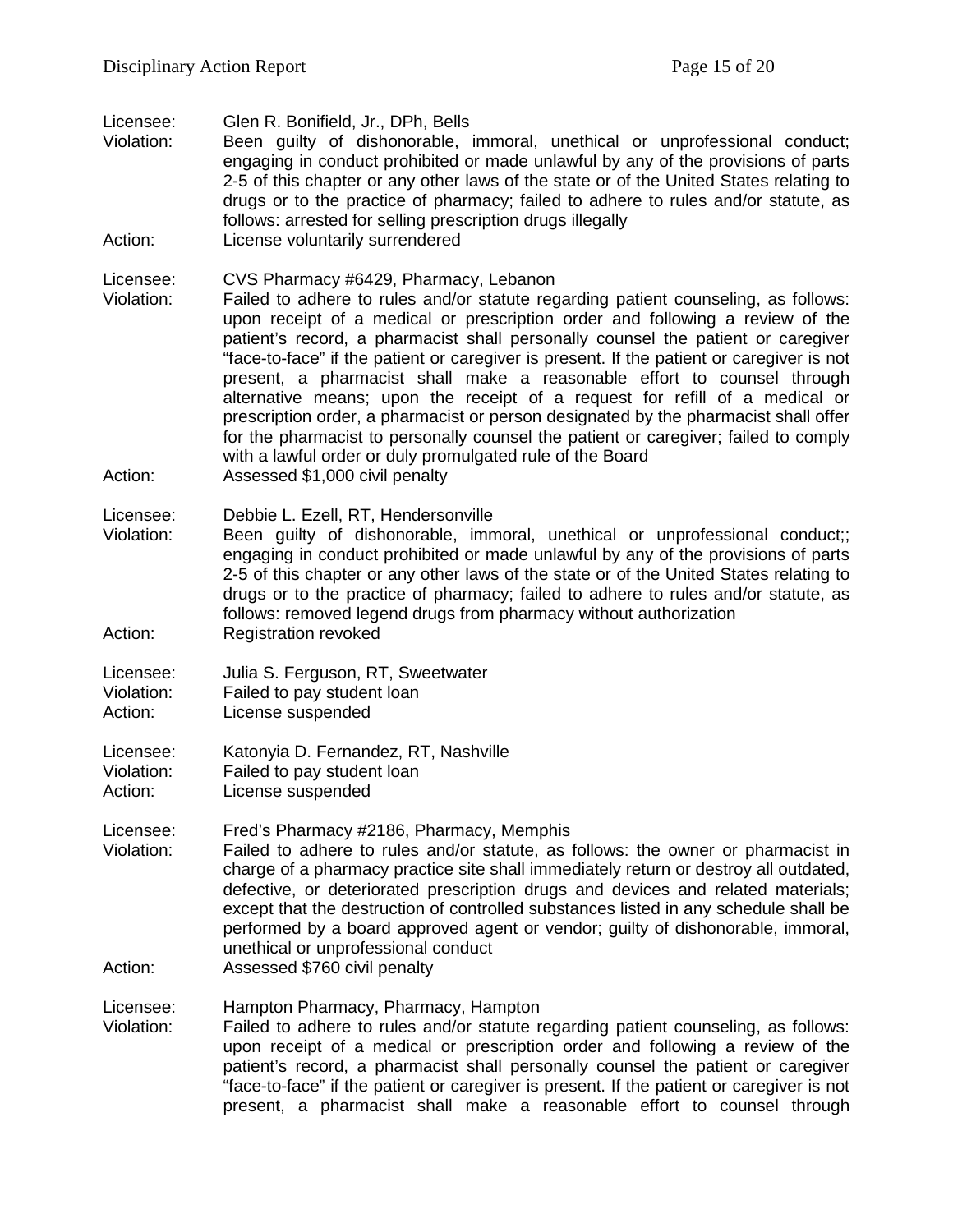alternative means; upon the receipt of a request for refill of a medical or prescription order, a pharmacist or person designated by the pharmacist shall offer for the pharmacist to personally counsel the patient or caregiver; failed to comply with a lawful order or duly promulgated rule of the Board

#### Action: Assessed \$1,000 civil penalty, plus costs not to exceed \$200

Licensee: Christopher Michael Heasley, DPh, Murfreesboro

Violation: Failed to adhere to rules and/or statute regarding patient counseling, as follows: upon receipt of a medical or prescription order and following a review of the patient's record, a pharmacist shall personally counsel the patient or caregiver "face-to-face" if the patient or caregiver is present. If the patient or caregiver is not present, a pharmacist shall make a reasonable effort to counsel through alternative means; upon the receipt of a request for refill of a medical or prescription order, a pharmacist or person designated by the pharmacist shall offer for the pharmacist to personally counsel the patient or caregiver; failed to comply with a lawful order or duly promulgated rule of the Board

Action: Assessed \$1,000 civil penalty

Licensee: Ulanda R. Junion, RT, Clarksville

Violation: Failed to pay student loan

Action: License suspended

Licensee: Chirique' Joyceia Lee, RT, Nashville

Been quilty of dishonorable, immoral, unethical or unprofessional conduct; been guilty of dishonorable, immoral, unethical or unprofessional conduct Action: Registration revoked; assessed costs not to exceed \$10,000

Licensee: Angela M. London, RT, Cordova

Violation: Failed to pay student loan

Action: License suspended

Licensee: Mehr Drug Store, Pharmacy, Bells<br>Violation: Been quilty of dishonorable. im

Been guilty of dishonorable, immoral, unethical or unprofessional conduct; engaging in conduct prohibited or made unlawful by any of the provisions of parts 2-5 of this chapter or any other laws of the state or of the United States relating to drugs or to the practice of pharmacy; failed to adhere to rules and/or statute, as follows: pharmacist and staff arrested for selling prescription drugs illegally Action: License voluntarily surrendered

Licensee: Deebony D. McMurry, RT, Gallatin Violation: Failed to pay student loan Action: License suspended

Licensee: Margaret Morie, RT, Jefferson City Violation: Failed to pay student loan Action: License suspended

Licensee: Valerie Phillips, RT, Clinton Violation: Failed to pay student loan

Action: License suspended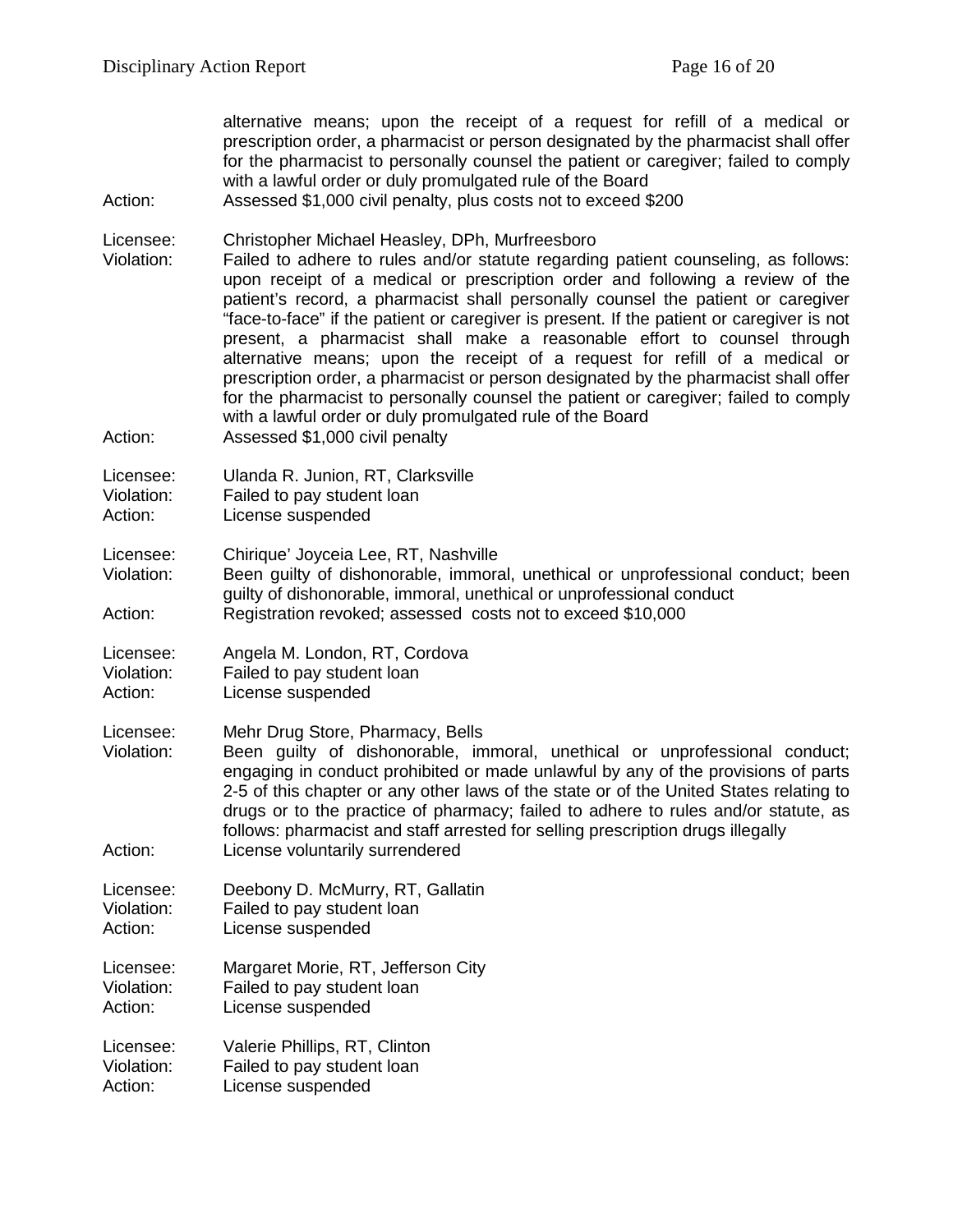Licensee: Michael E. Robinson, RT, Tiptonville

- Been guilty of dishonorable, immoral, unethical or unprofessional conduct;; engaging in conduct prohibited or made unlawful by any of the provisions of parts 2-5 of this chapter or any other laws of the state or of the United States relating to drugs or to the practice of pharmacy; failed to adhere to rules and/or statute, as follows: removed legend drugs from pharmacy without authorization Action: Registration revoked
- Licensee: Specialized Medical Services, Inc., manufacturer/wholesaler/distributor, **Chattanooga**
- Violation: Failed to adhere to rules and/or statute, as follows: application for a license to operate as a pharmacy practice site, manufacturer or wholesaler/distributor within the state of Tennessee shall be submitted to the office of the board at least thirty (30) days prior to the scheduled opening date. No pharmacy practice site, manufacturer or wholesaler/distributor may open within the state of Tennessee until a license has been obtained; and such license will not be issued until an inspection by an authorized representative of the board has been made; an application for an existing pharmacy practice site, manufacturer or wholesaler/distributor physically located within the state of Tennessee must be filed when the pharmacy practice site, manufacturer or wholesaler/distributor changes name, location or ownership
- Action: Assessed \$1,000 civil penalty
- Licensee: Beverly Renee Spray, RT, Atoka<br>Violation: Been quilty to the use of alco
- Been guilty to the use of alcohol, narcotics or other drugs; been guilty of dishonorable, immoral, unethical or unprofessional conduct Action: Registration revoked
- Licensee: Sheena Anne Suria, RT, Harrison
- Violation: Failed to pay student loan
- Action: License suspended

Licensee: Smokey Mountain Pharmacy, Pharmacy, Sevierville

- Violation: Failed to adhere to rules and/or statute, as follows: the owner or pharmacist in charge of a pharmacy practice site shall immediately return or destroy all outdated, defective, or deteriorated prescription drugs and devices and related materials; except that the destruction of controlled substances listed in any schedule shall be performed by a board approved agent or vendor; failed to comply with a lawful order or duly promulgated rule of the board
- Action: Assessed \$580 civil penalty, plus costs not to exceed \$3,000
- Licensee: Jacob Randolph Winn, DPh, Memphis
- Violation: Been guilty of dishonorable, immoral, unethical or unprofessional conduct; engaging in conduct prohibited or made unlawful by any of the provisions of parts 2-5 of this chapter or any other laws of the state or of the United States relating to drugs or to the practice of pharmacy; failed to adhere to rules and/or statute, as follows: removed legend drugs from pharmacy without authorization; practiced on lapsed license
- Action: License reprimanded and placed on probation for 2 years; assessed \$4,500 civil penalty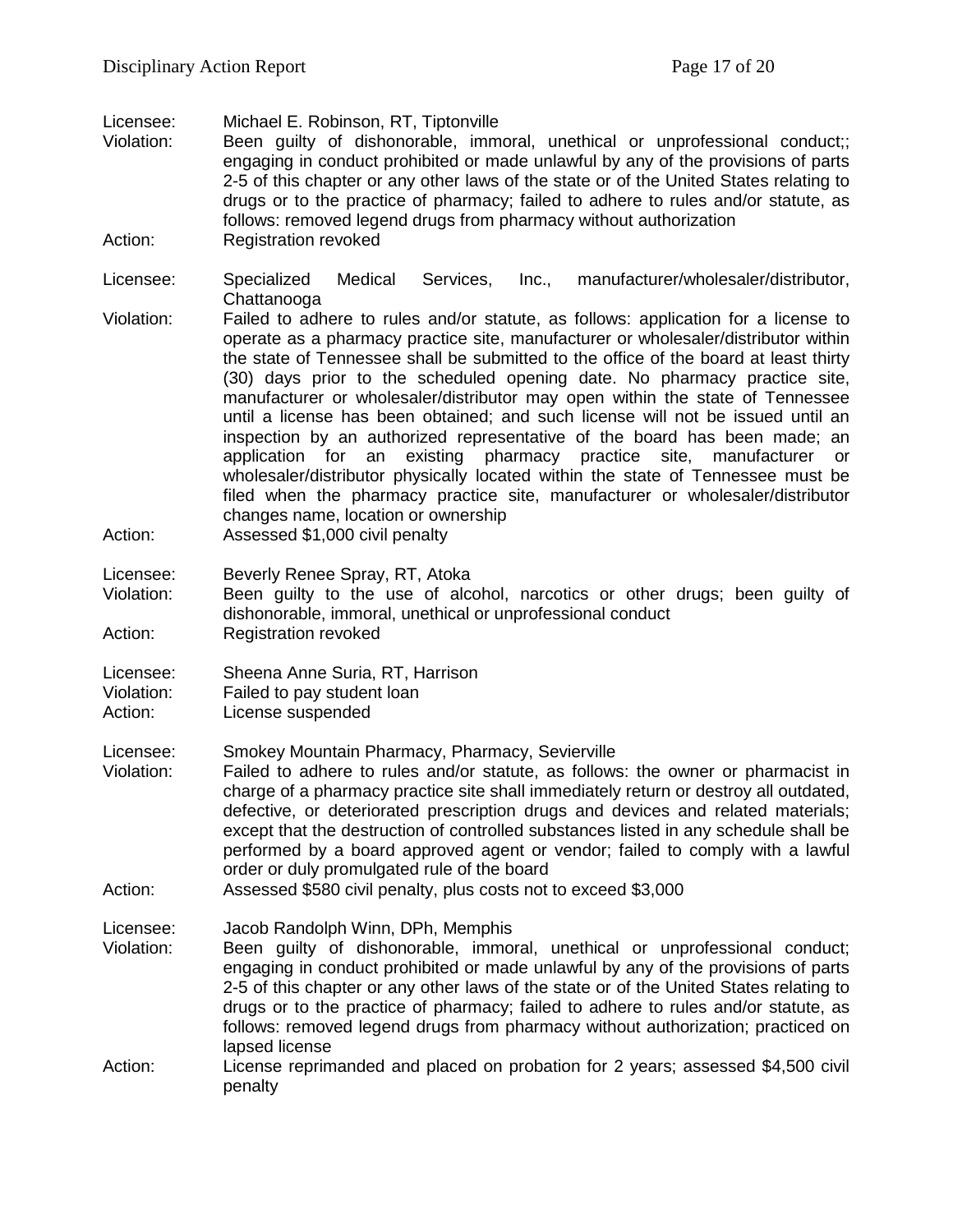#### **BOARD FOR PROFESSIONAL COUNSELORS, MARITAL FAMILY THERAPISTS AND LICENSED CLINICAL PASTORAL THERAPISTS**

Licensee: Mark Baldwin, Jackson, Jackson\* Violation: Failed to pay student loan Action: License suspended

*Delayed reporting by Board, License disciplined June 2016*

## **BOARD OF RESPIRATORY CARE**

| Licensee:  | Wendy Marie Clem, LRRT, Johnson City |
|------------|--------------------------------------|
| Violation: | Failed to pay student loan           |
| Action:    | License suspended                    |
|            |                                      |

Licensee: Gail Yvonne McCleary, LCRT, Ooltewah Violation: Failed to pay student loan Action: License suspended

#### **BOARD OF SOCIAL WORKER LICENSURE**

- Licensee: Jacob Obadiah Bellepu, LBSW, Abilene, TX
- Violation: Failed to properly maintain sufficient continuing hours of continuing education Action: Assessed \$100 civil penalty
- Licensee: Misty Bowen, LBSW, Mc Ewen
- Violation: Failed to adhere to rules and/or statute, regarding continuing education Action: Assessed \$100 civil penalty and provide proof the required number of continuing education courses
- Licensee: Donise I. Clemmer, LMSW, Knoxville
- Violation: Failed to adhere to rules and/or statute, as follows: a social worker at this level shall not provide services to clients in exchange for direct payment or third-party reimbursement; Licensed master's social workers shall engage only in supervised practice in or for an agency or organization and may not practice privately or independently. Licensed master's social workers may not hold themselves out as a licensed advance practice social worker or a licensed clinical social worker. A social worker may not prescribe medication or interpret psychological tests; no person shall practice independently as a clinical social worker or act as, or represent the person to be, a licensed clinical social worker as defined in this section unless the person possesses a valid license pursuant to subsection (b); a violation of subsection (c) is a Class A misdemeanor; fraud, deception, misrepresentation, dishonest or illegal practices in or connected with the practice of social work; circulating knowingly untrue, fraudulent, misleading or deceptive advertising; unprofessional or unethical conduct, or engaging in practices in connection with the practice of social work that are in violation of the standards of professional conduct, as defined in this section or prescribed by the rules of the board; conduct reflecting unfavorably upon the profession of social work; violated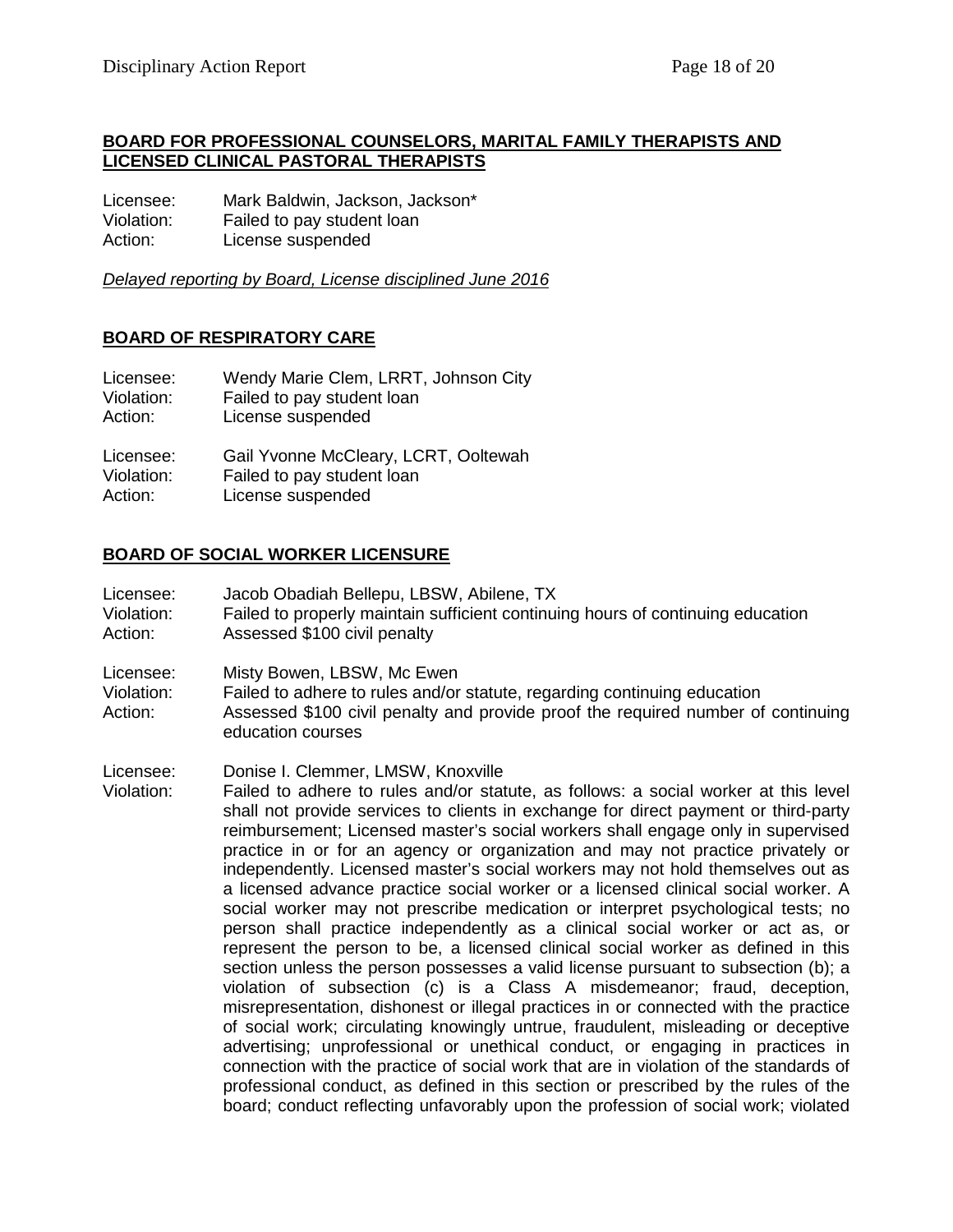the National Association of Social Worker Code of Ethics Action: License suspended for 6 months with terms; assessed \$1000 civil penalty

#### **DIVISION OF EMERGENCY MEDICAL SERVICES**

| Licensee:  | Megan Leigh Coates, EMT-P, Morristown |
|------------|---------------------------------------|
| Violation: | Failed to pay student loan            |
| Action:    | License suspended                     |
|            |                                       |

Licensee: Steven L. Mulkey, EMT-P, Morristown<br>Violation: Failed to pay student loan Violation: Failed to pay student loan<br>Action: License suspended License suspended

#### **DIVISION OF PAIN MANAGEMENT CLINICS**

| Name:      | Paul E. Scates, Jr., Family Medicine, Certificate #171, Somerville<br>Paul E. Scates, Jr., MD, Certificate Holder                                                |  |  |
|------------|------------------------------------------------------------------------------------------------------------------------------------------------------------------|--|--|
| Violation: | Failed to adhere to rules and/or statute, regarding Medical Director responsibilities,<br>Certificate Holder responsibilities, clinical supervision requirements |  |  |
| Action:    | Pain Clinic certificate suspended for 1 year with terms; assessed \$2,750 civil<br>penalty plus costs not to exceed \$5,000                                      |  |  |
| Name:      | Shelby County Pain, Certificate #189, Cordova<br>Rock Wooster, DC, Certificate Holder                                                                            |  |  |
| Violation: | Failed to adhere to rules and/or statute, regarding<br>certificate<br>holder<br>responsibilities, notifications and renewal requirements                         |  |  |
| Action:    | Assessed \$10,500.00 civil penalty                                                                                                                               |  |  |

#### **ABUSE REGISTRY**

| Individual: | Peter P Barbieri       |
|-------------|------------------------|
| Abuse:      | Theft/Misappropriation |
| Profession: | Lawncare/Repairman     |
| Individual: | <b>Misty Behunin</b>   |
| Abuse:      | Theft/Misappropriation |
| Profession: | Caregiver              |
| Individual: | Teara Nicole Blair     |
| Abuse:      | Theft/Misappropriation |
| Profession: | Caregiver              |
| Individual: | Terri Rice-Brewer      |
| Abuse:      | Theft/Misappropriation |
| Profession: | Resident Assistant     |
| Individual: | Jeffery D. Crout       |
| Abuse:      | Physical               |